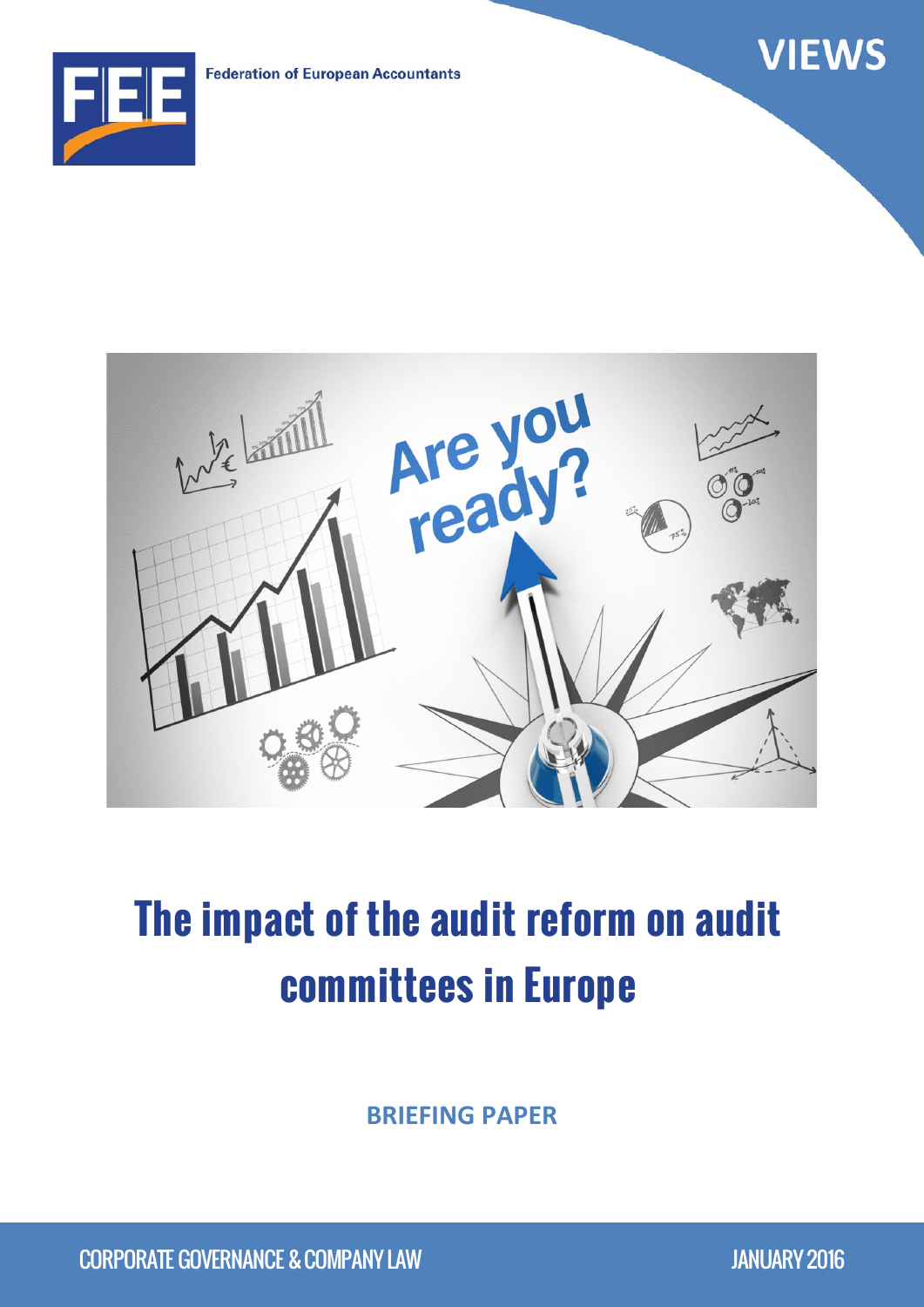# **HIGHLIGHTS**

The latest EU audit reform has expanded the audit committee's role substantially. The audit committee is now instrumental in strengthening confidence in the statutory audit and in financial information as a whole. Overall, the audit committee is expected to become a key factor within the corporate governance framework of EU Member States.

This FEE briefing paper highlights the developing role of the audit committee in Europe and provides an overview of the related changes to corporate governance best practice. The paper also provides for a number of FEE recommendations. For the sake of completeness these recommendations have been summarised at the end of the paper.

As the deadline for transposing the legislation is getting closer (16 June 2016), a high level of coordination amongst all stakeholders (board and audit committee members, audited company management, shareholders, and auditors) will facilitate achieving the desired outcomes. Working towards consistent functioning of audit committees across Europe remains crucial in order to achieve the desired outcomes.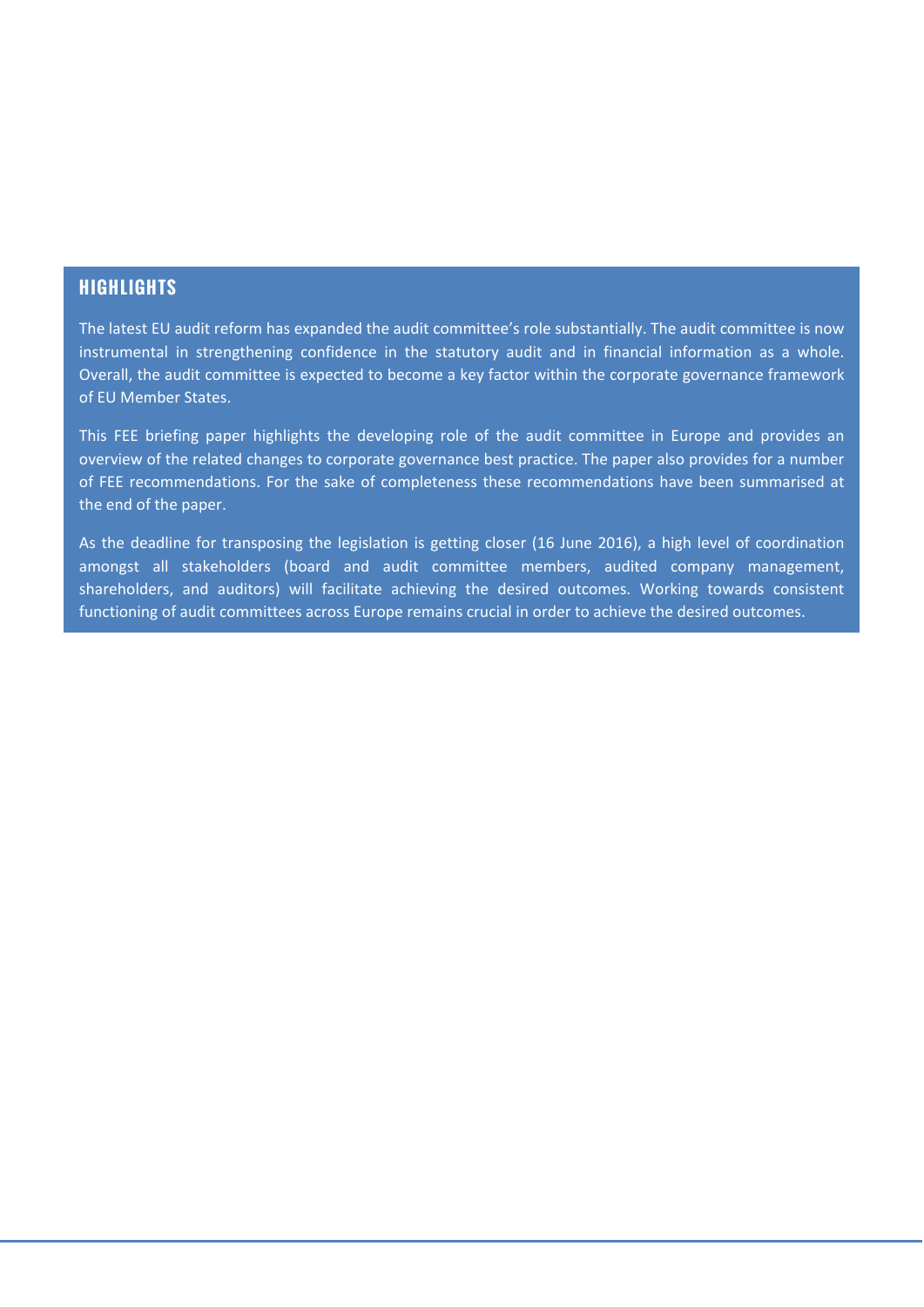# **Table of Contents**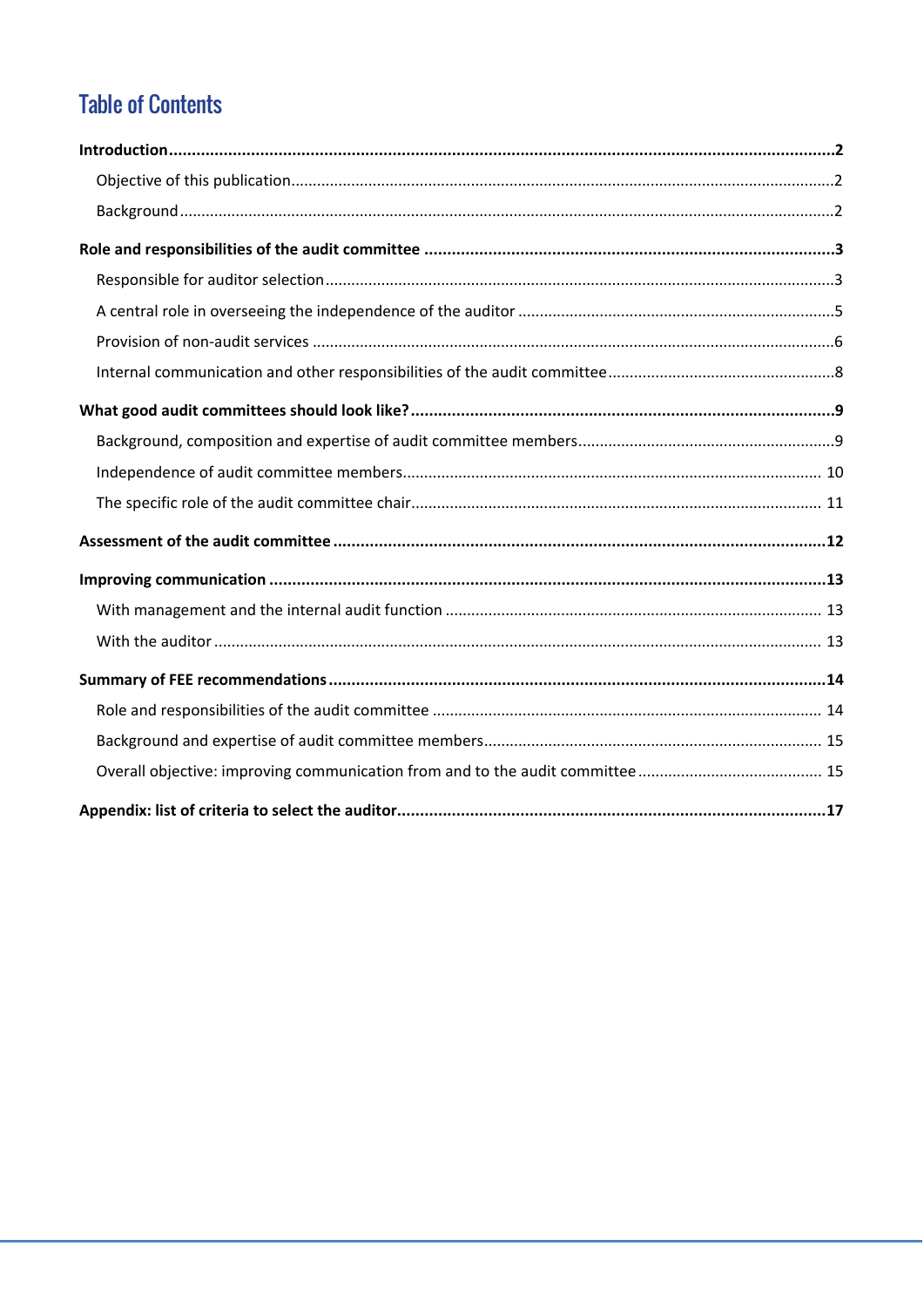# <span id="page-3-0"></span>**Introduction**

# <span id="page-3-1"></span>**Objective of this publication**

In April 2014 the European Parliament and the Council of Ministers reached an agreement on the European Commission's proposals for a reform of the EU statutory audit<sup>[1](#page-3-3)</sup> (the so called audit reform). Provisions regarding the audit committee are set out both in the Directive [2](#page-3-4)014/56/EU<sup>2</sup> (the Directive) and the Regulation 5[3](#page-3-5)7/2014 $3$  (the Regulation).

The main objective of this publication by FEE is to highlight the developing role of the audit committee, particularly following this latest audit reform, and to provide an overview of the related changes to corporate governance best practice.

## <span id="page-3-2"></span>**Background**

The audit reform brings sweeping changes to the role of the audit committee. Overall, one can claim that it sets this committee on a path towards becoming a key factor within the corporate governance framework of all EU Member States.

Despite already existing requirements of the 2006 Statutory Audit Directive (SAD) and of corporate governance standards and best practices across Europe, there are still distinct differences between countries regarding the composition and functioning of the audit committee. Over time, Member States have attached cultural and historical perspectives to its role, while some countries remain less advanced than others in the importance they attribute to this committee. In addition, corporate governance is organised differently across Europe − for instance with respect to one-tier or two-tier boards − and this has a clear impact on audit committee functioning.

As already included in the 2006 SAD, Member States are expected to ensure that each Public Interest Entity (PIE) has an audit committee. In the new legislative text, the definition of PIEs has not changed significantly as compared to the 2006 SAD. However, it is now crucial to determine which entities fall under the Regulation. The definition varies between Member States and is expected to be revised in a number of Member States<sup>[4](#page-3-6)</sup>. As a result, some entities are likely to have to establish an audit committee for the first time $^5$  $^5$ .

Overall, the audit committee assumes responsibilities in various key areas of corporate governance<sup>[6](#page-3-8)</sup>, including:

- monitoring the work of the external auditor
- monitoring the financial reporting process and propose recommendations

<span id="page-3-3"></span> $1$  As revised, the final text includes the Directive 2014/56/EU applicable for every statutory audit in the EU and the Regulation (EU) No 537/2014 with requirements specifically relating to statutory audits of Public Interest Entities (PIEs).<br>
<sup>2</sup> Official text available on: http://eur-lex.europa.eu/legal-content/EN/TXT/?uri=celex:32014L00

<span id="page-3-4"></span>

<span id="page-3-6"></span><span id="page-3-5"></span>entities which have not issued transferable securities admitted to trading on a regulated market within the meaning of point 14 of Article 4(1) of Directive 2004/39/EC and their statutory auditor(s) or audit firm(s) from one or more of the requirements in this Chapter."

<span id="page-3-7"></span><sup>5</sup> Further information on the definition and its application in the FEE survey *Definition of public interest entities in Europe,* available on: http://www.fee.be/images/publications/auditing/PIE definition survey outcome 141008.pdf.<br><sup>6</sup> Despite the changes in the new wording of the Directive, there are only specific points which change the

<span id="page-3-8"></span>activities of the audit committee. All new parts are specified in the relevant section.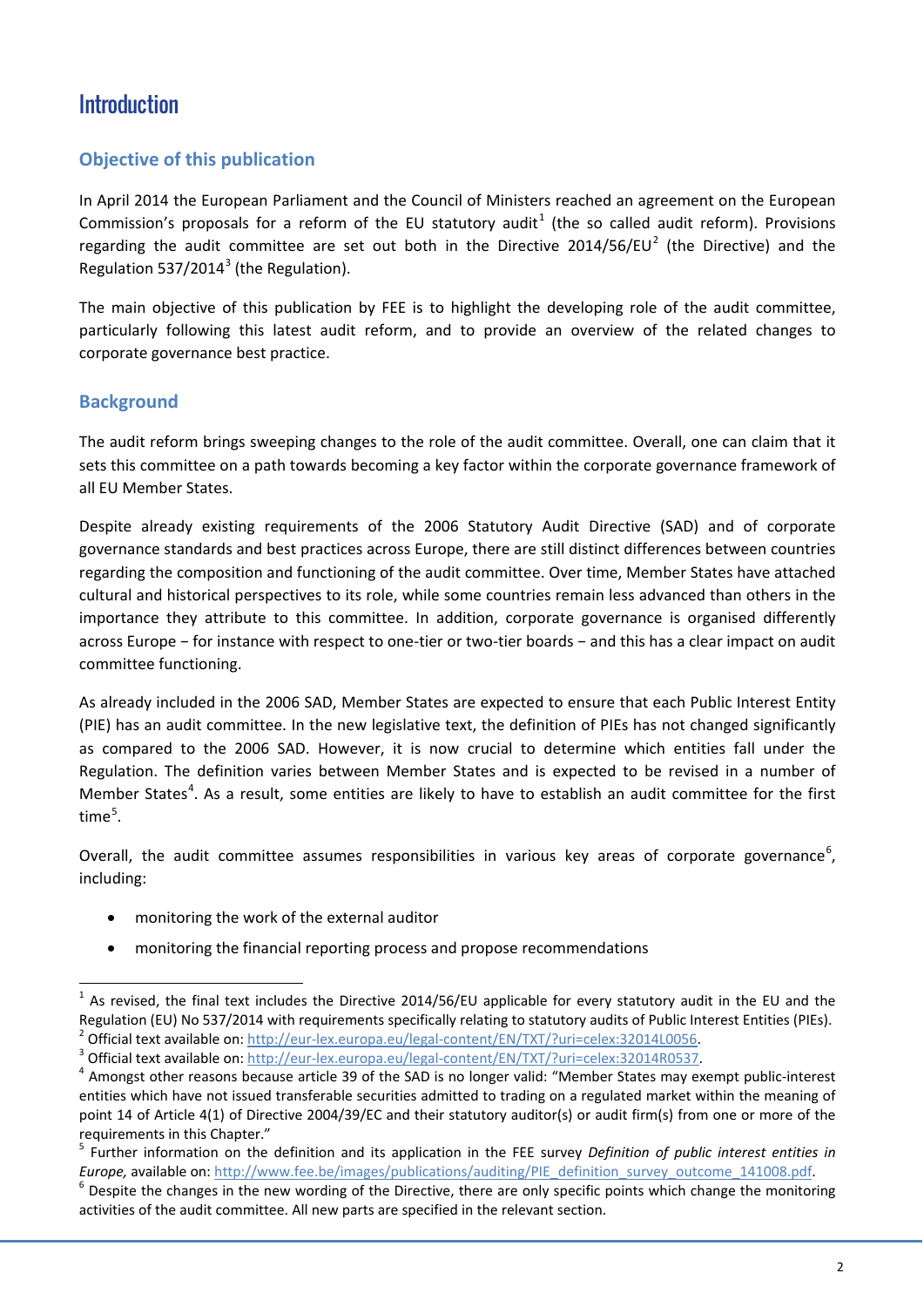overseeing organisational matters, namely the internal control<sup>[7](#page-4-2)</sup> and risk management systems

Particularly following the global financial crisis, some boards have set up risk committees of their boards and this is now a European requirement for some banks. This is likely to impact the extent to which the audit committee is relied upon to oversee risk management and internal control as required by the Directive and Regulation. Care must be taken to ensure that the composition of a board's risk committee (with respect, for instance to non-executive membership and appropriate competencies) corresponds to the composition of the audit committee when the risk committee is being relied upon to discharge some of the audit committee's responsibilities ${}^{8}$  ${}^{8}$  ${}^{8}$ .

As the deadline for transposing the legislation is getting closer (16 June 2016), all relevant stakeholders including board and audit committee members, audited company management, shareholders, auditors need to prepare for the new challenges ahead. Although the requirements relating to the audit committee in the Directive and Regulation are only mandatory for PIEs, other entities should consider the extent to which they amount to best practice for them.

# <span id="page-4-0"></span>Role and responsibilities of the audit committee

## <span id="page-4-1"></span>**Responsible for auditor selection**

**Key words: selection process, auditor appointment, transparency, criteria**

#### **Directive − Article 39.6 (f)**

*"[The audit committee shall] be responsible for the procedure for the selection of statutory auditor(s) or audit firm(s) and recommend the statutory auditor(s) or the audit firm(s) to be appointed in accordance with Article 16 of Regulation (EU) No 537/2014 except when Article 16(8) of Regulation (EU) No 537/2014 is applied."*

## **Regulation − Article 16**

*"2. The audit committee shall submit a recommendation to the administrative or supervisory body of the audited entity for the appointment of statutory auditors or audit firms.* 

*[…] In its recommendation, the audit committee shall state that its recommendation is free from influence by a third party and that no clause of the kind referred to in paragraph 6 has been imposed upon it […].*

*3. (e) […] The audited entity shall prepare a report on the conclusions of the selection procedure,*  which shall be validated by the audit committee. The audited entity and the audit committee shall take into consideration any findings or conclusions of any inspection report on the applicant *statutory auditor or audit firm referred to in Article 26(8) and published by the competent authority pursuant to point (d) of Article 28."*

According to the Regulation, the audit committee has to make a reasoned recommendation for the appointment of the auditor − following a structured selection process − and submit the recommendation to

<span id="page-4-2"></span>While the EU legislative text uses the phrase "quality control", FEE considers that in this context it should be interpreted as meaning "internal control" rather than the narrower meaning usually associated with the phrase "quality control".<br><sup>8</sup> Board risk committees should not be confused with risk committees that often exist at executive level, such as credit

<span id="page-4-3"></span>risk committees.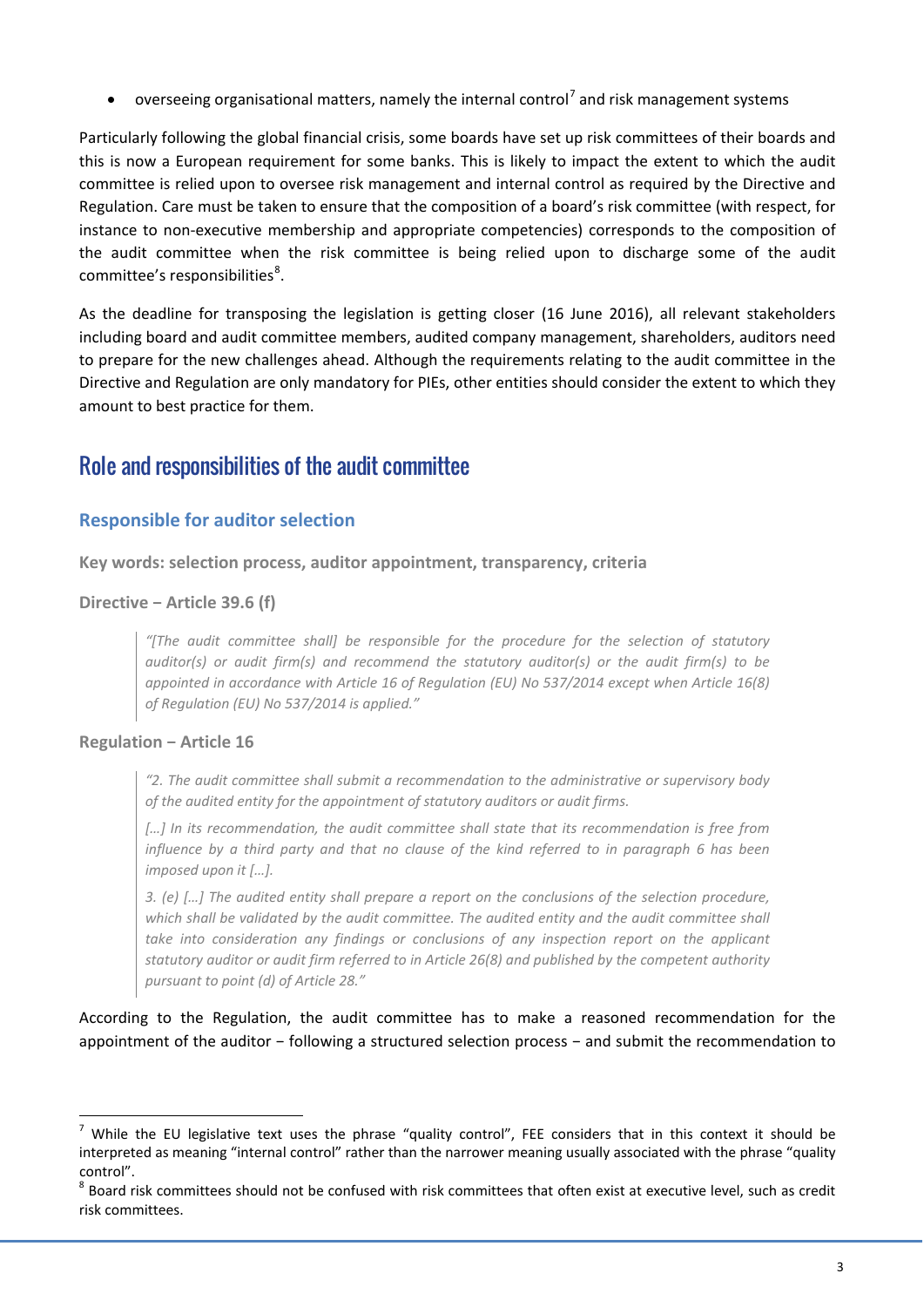the administrative, supervisory body or directly to the shareholders<sup>[9](#page-5-0)</sup> of the audited entity. The recommendation has to contain at least two auditors and the justified preference for one of them.

Entities are changing their auditors more frequently than in the past, in response to market and other demands. In addition, as per the Regulation, PIEs are now required to change their auditor after a certain maximum number of years, namely ten years renewable for ten years after a tendering process. Member States may have chosen to apply different durations as authorised by options available in the legislative text $10$ .

FEE agrees that the audit committee is best placed to be responsible for the selection<sup>[11](#page-5-2)</sup>. The key issues are:

- to ensure that the auditor is independent of the management of the audited entity (see below)
- as part of securing audit quality, to make sure that the selection criteria are fit for purpose

Assessing audit quality can be a challenge for the audit committee. Available information on this topic for the audit committee remains limited. FEE has published a specific paper on the auditor selection process *Auditor Selection - Towards Best Practices*. This paper provides a list of criteria to be assessed when selecting an auditor (see the list of criteria in the Appendix to this publication).

The audit committee should seek more dialogue with the auditor. This can provide more insight into how the auditor is committed to delivering high quality audits and, based on suitable criteria, how this is best achieved. Article 16.3(e) specifically refers to consideration of the inspection reports by competent authorities. Any individual inspection reports, if available, are part of the evidence to be taken into account when considering audit quality.

Particular attention should be drawn to the written report providing the conclusions on the selection procedure. The report is prepared by the audited entity, validated by the audit committee and should include the rationale for the selection of the auditor or the renewal of the incumbent auditor.

**The auditor selection responsibility and procedure are now defined by legal requirements. It will bring further objectivity and consistency in the selection procedure across Europe.**

Increased transparency of the auditor selection process is a means to safeguard the quality of the selection. FEE welcomes the Regulation requirements for further transparency and reporting on the selection procedure towards and from the audit committee<sup>[12](#page-5-3)</sup>. The auditor selection procedure is now defined by legal requirements. This is considered as a positive development compared to the past and it allows for further objectivity and consistency in the selection procedure across Europe.

<span id="page-5-0"></span><sup>9</sup> Article 16.8 of the Regulation: "Where the audited entity has a nomination committee in which shareholders or members have a considerable influence and which has the task of making recommendations on the selecting of auditors, Member States may allow that nomination committee to perform the functions of the audit committee [...]."<br><sup>10</sup> For more information: *The appointment of the auditor and the duration of the Audit engagement: Striv* 

<span id="page-5-1"></span>*workable Single Market in the EU*, available on:

[http://www.fee.be/images/BP\\_140825\\_-\\_Appointment\\_of\\_the\\_Auditor.pdf.](http://www.fee.be/images/BP_140825_-_Appointment_of_the_Auditor.pdf)<br><sup>11</sup> For more information: *Auditor selection. Towards best practices, available on:* 

<span id="page-5-2"></span>[http://www.fee.be/images/Auditor\\_selection\\_Towards\\_best\\_practices\\_1310.pdf.](http://www.fee.be/images/Auditor_selection_Towards_best_practices_1310.pdf)<br>12 ibid

<span id="page-5-3"></span>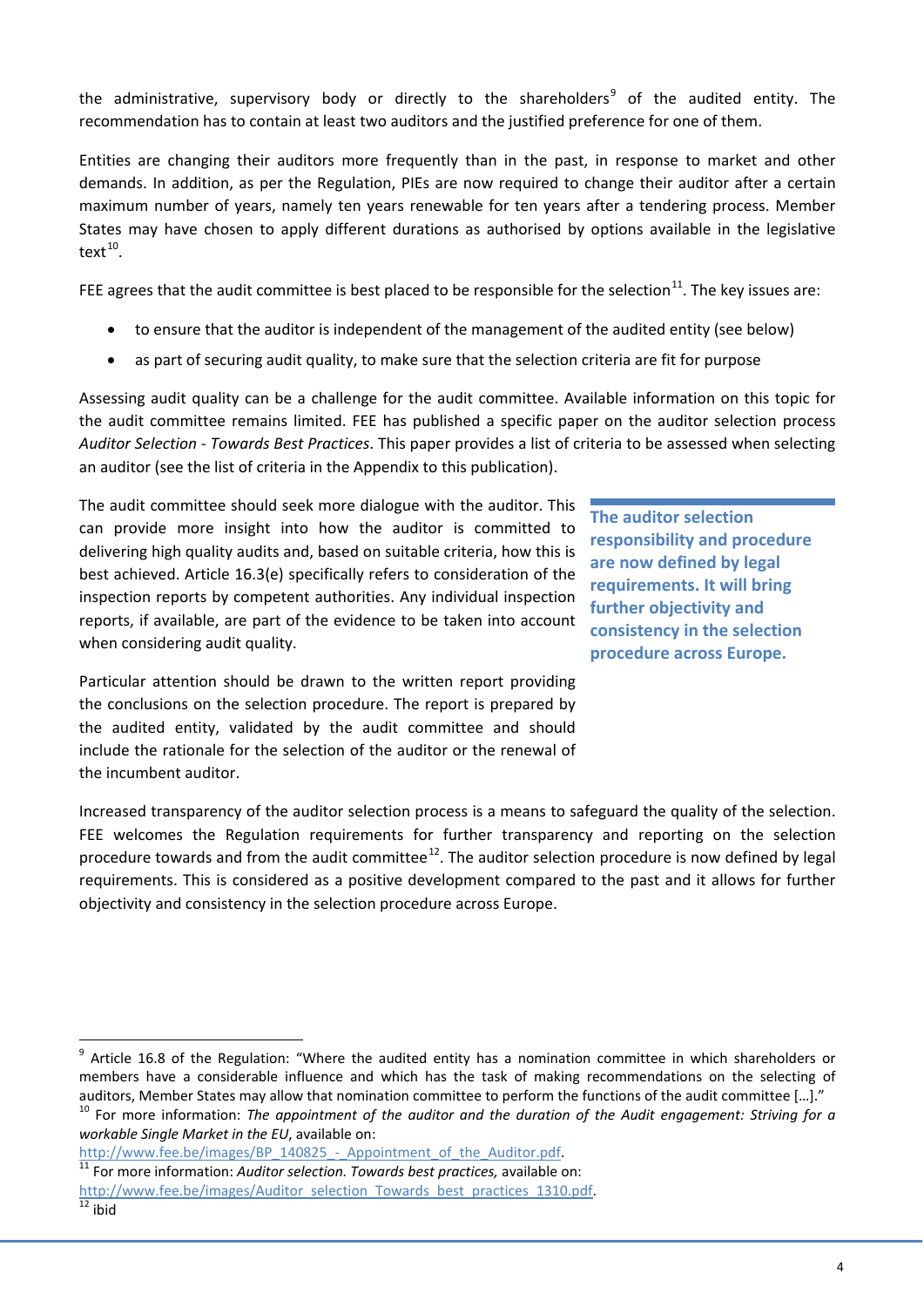# <span id="page-6-0"></span>**A central role in overseeing the independence of the auditor**

**Key words: independence, monitor, conflicts of interest**

#### **Directive − Article 39.6 (e)**

*"[…] the audit committee shall, inter alia: […]* 

*(e) Review and monitor the independence of the statutory auditors or the audit firms in accordance with Articles 22, 22a, 22b, 24a and 24b of this Directive and Article 6 of Regulation (EU) No 537/2014 […]."*

#### **Regulation − Article 6.2**

*"A statutory auditor or an audit firm shall:*

*(a) Confirm annually in writing to the audit committee that the statutory auditor, the audit firm and partners, senior managers and managers, conducting the statutory audit are independent from the audited entity;*

*(b) Discuss with the audit committee the threats to their independence and the safeguards applied to mitigate those threats […]."*

Article 39.6 of the Directive and Article 6 of the Regulation require the audit committee to monitor auditor independence. A key issue linked to auditor independence is the provision of non-audit services (see below).

**Monitoring auditor independence was already assigned to the audit committee. Further clarity and new criteria have now been added.**

The responsibility for monitoring auditor independence was already assigned to the audit committee in the 2006 SAD, including the responsibility to receive the auditor's annual confirmation on their independence and to discuss any possible threats. Nevertheless, the revised text now goes a step further by providing further clarity to previously existing requirements, and also by adding some new criteria for auditor independence $^{13}$ .

To assess possible conflicts of interest, the following key criteria are mentioned in the legislative text:

- the auditor holding:
	- o a financial interest (referred to as "own financial instruments" in the Directive) within the audited entity or any entity related to it
	- o professional or personal relationships with the audited entity
	- o employment or economic dependence with the audited entity during the period of the audit and the period covered by the financial statements
- the auditor accepting pecuniary or non-pecuniary gifts from the audited entity or any entity related to it

These criteria included in the revised Directive provide for further clarification as to what "direct or indirect financial, business, employment or other relationship" implies (as previously included in the 2006 SAD).

Statutory auditors have to take all reasonable steps to ensure that their independence is not affected by any existing or potential conflict of interest. Should the audit committee identify any conflict of interest which may impair auditor independence, it should discuss this further with the statutory auditor and decide on a course of action to safeguard auditor independence.

<span id="page-6-1"></span> $^{13}$  Requirements set out in articles 22, 22a, 22b, 24a, 24b of the Directive.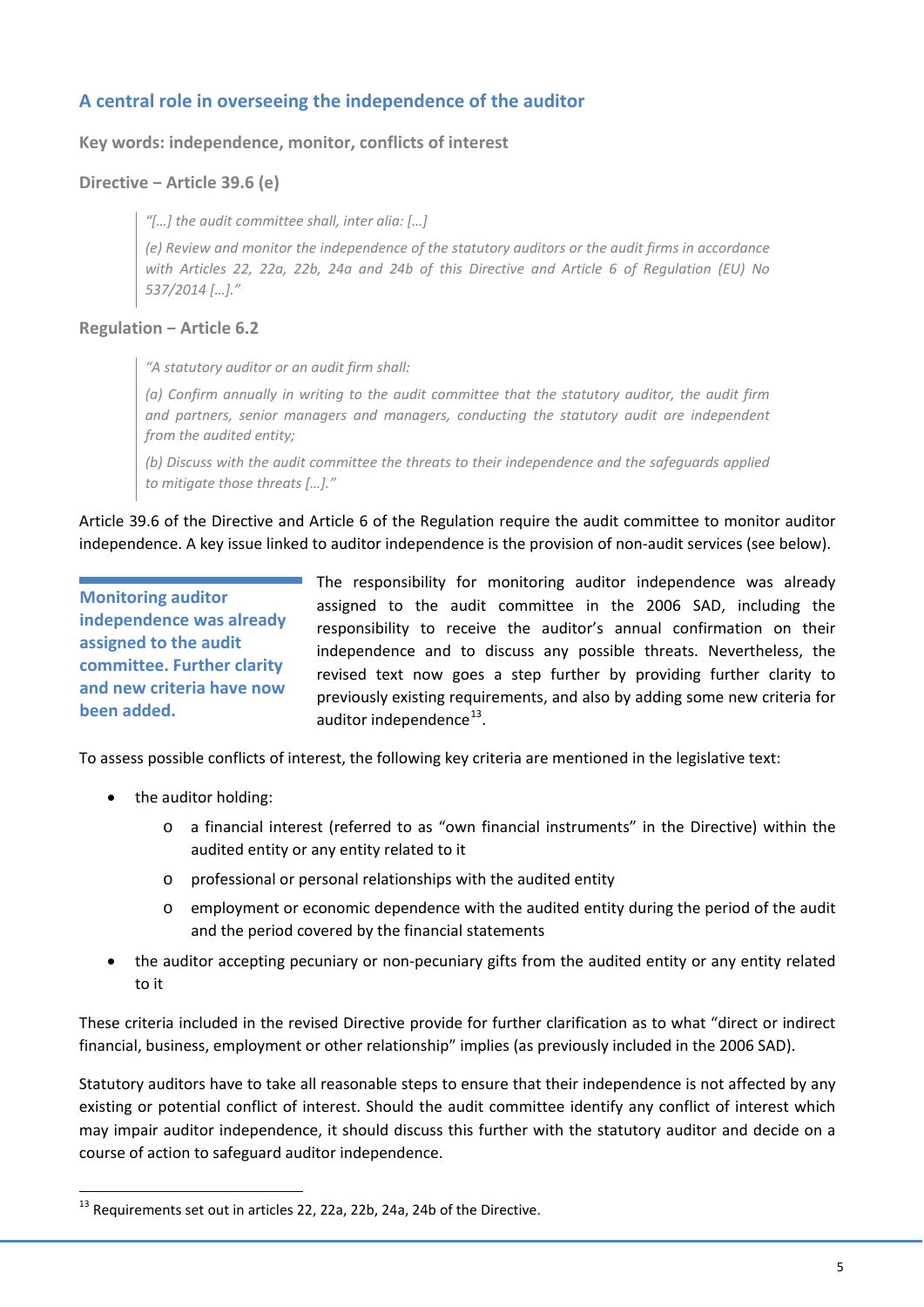To assess possible threats to auditor independence, the audit committee is expected to evaluate whether the auditor (this being new compared to the 2006 SAD):

- has sufficient time and resources to conduct the audit (article 24a (h))
- is staffed with sufficiently experienced personnel (article 24a (c))
- has an internal quality control system in place to ensure the quality of the audit (article 24a (b))
- has adequate remuneration policies providing sufficient performance incentives to secure audit quality (article 24a (j))

In addition, the Regulation includes a specific provision<sup>[14](#page-7-1)</sup> which requires the auditor to monitor the level of fees that the audited entity represents in all of the firm's fee income. If this level reaches 15% for three consecutive years – which could be seen as a dependency of the firm towards this specific client – it needs to be discussed with the audit committee that needs to assess 1) whether this constitutes a threat to auditor independence, and 2) whether there are safeguards to be applied to mitigate the threat. When the level of fees is more than 15%, as a first step the audit committee shall consider whether the audit should be subject to a quality control by another audit firm. Should the fees continue to exceed this level, the audit committee should determine whether the auditor can continue to conduct the audit for an additional period which shall not exceed two years.

The Directive also places new restrictions on the employment of former auditors by the audited entity. According to the text, a former auditor would not be allowed to take any key management position in the audited entity before one year had elapsed since he/she had been involved in the audit. In the case of PIEs, two years need to have passed before the auditor can be recruited by the audited entity ('cooling off' period). To recall, the 2006 SAD required a period of two years for auditors of all audited entities.

Relevant guidance on equivalent provisions included both in the International Ethics Standards Board for Accountants (IESBA) Code of Ethics for Professional Accountants<sup>[15](#page-7-2)</sup> and in the European Commission (EC) Recommendation 2002/590/EC $^{16}$  $^{16}$  $^{16}$  are useful references for assessing auditor independence.

# <span id="page-7-0"></span>**Provision of non-audit services**

**Key words: non-audit services, approval, independence, guidance**

#### **Directive − Article 39.6 (e)**

*"Review and monitor […] the appropriateness of the provision of the non-audit services to the audited entity in accordance with article 5 of the Regulation."*

#### **Regulation − Article 5**

*"1. A statutory auditor […] shall not directly or indirectly provide to the audited entity, to its parent undertaking or to its controlled undertakings within the Union any prohibited non-audit services in:* 

*(a) the period between the beginning of the period audited and the issuing of the audit report; and* 

*(b) the financial year immediately preceding the period referred to in point (a) in relation to the services listed in point (g) of the second subparagraph.*

*4. A statutory auditor […] may provide to the audited entity non-audit services other than the prohibited non-audit services subject to the approval of the audit committee after it has properly* 

<span id="page-7-3"></span><span id="page-7-2"></span>

<span id="page-7-1"></span><sup>&</sup>lt;sup>14</sup> Article 4 of the Regulation.<br><sup>15</sup> Available on: <u>http://www.ethicsboard.org/iesba-code</u>.<br><sup>16</sup> Available on: <u>http://eur-lex.europa.eu/legal-content/EN/ALL/?uri=CELEX:32002H0590</u>.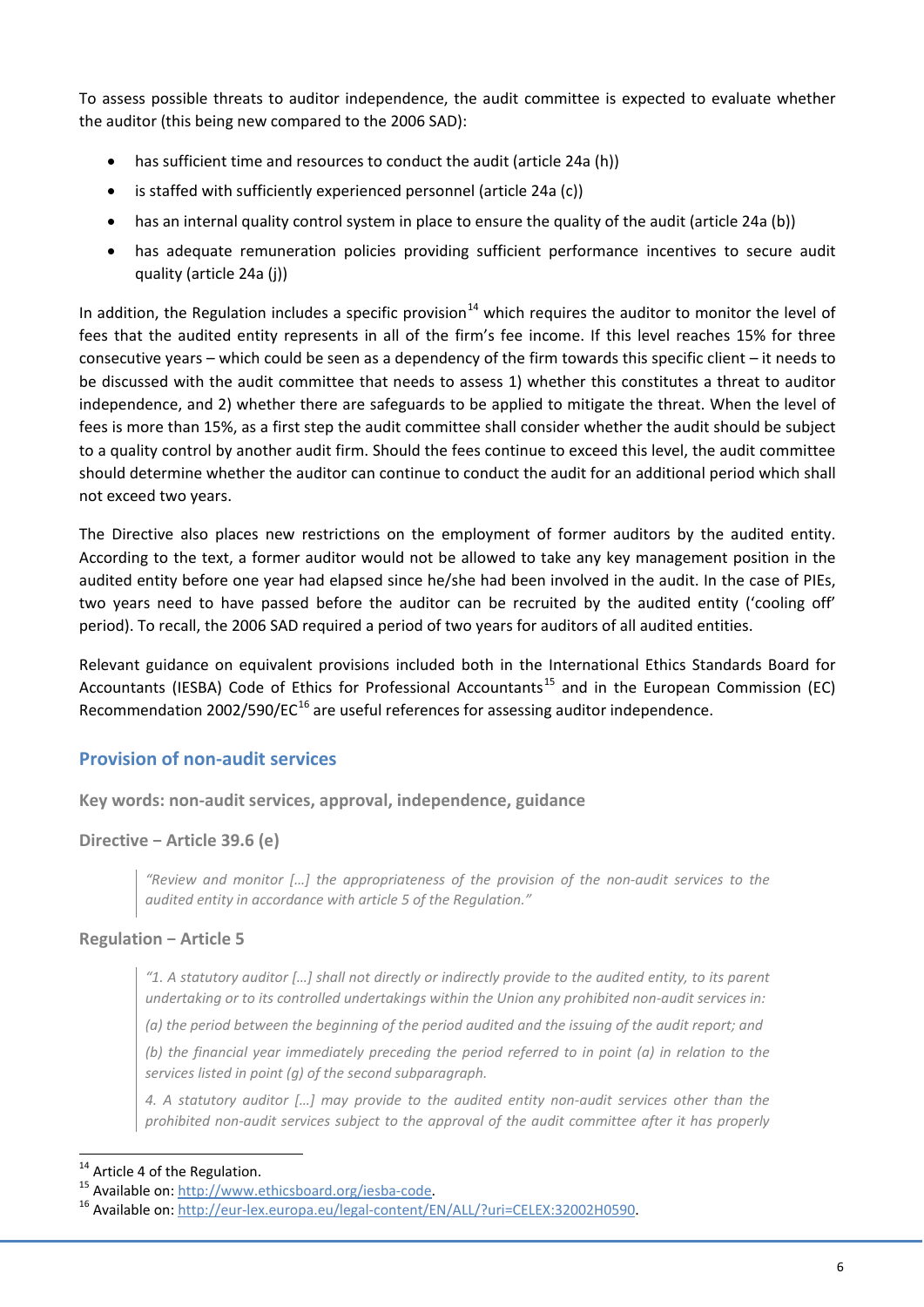*assessed threats to independence and the safeguards applied in accordance with Article 22b of Directive 2006/43/EC."*

In its role in overseeing the independence of the external auditor, the audit committee is tasked with the review and monitoring of the statutory auditor's provision of non-audit services to the audited entity<sup>[17](#page-8-0)</sup>, and thus required to:

- Ensure that the auditor does not provide services that are prohibited according to the Regulation or any national laws and regulations. Guidance may need to be issued by the audit committee, especially in cases where the entities operate cross border. The prohibition of non-audit services is not expected to be strictly the same in all Member States, given the options offered in the legislation to add to the list or to authorise some services, such as tax or valuation services (if specific criteria are followed $^{18}$ );
- Establish an approval process using a threat and safeguard approach to commission permissible nonaudit services by the statutory auditor; and
- Monitor the level of the permissible non-audit services to ensure that it does not go beyond the 'ceiling' cap established by the Regulation<sup>[19](#page-8-2)</sup>. This cap limits the amount of permissible non-audit services that can be provided by the statutory auditor in a financial year. It is up to the audit firm to calculate this cap, but the audit committee may need to set up a specific process to monitor it. The calculation of such a cap is not straightforward as it takes into account the permissible services provided by the audit firm during three consecutive years.

**In overseeing the auditor independence, the audit committee should review and monitor the statutory auditor's provision of non-audit services.**

Neither the Directive nor the Regulation includes detailed provisions on how the audit committee should be organised to carry out this monitoring of non-audit services. The legislative text states that the provision of non-audit services requires the approval of the audit committee after it has properly assessed any threat to the auditor's independence. This seems to suggest that prior approval by the audit committee of each instance is called for.

FEE considers a sense of proportion should be applied. It would be reasonable for management to approve minimal instances of non-audit services, in accordance with prior principles and procedures adopted by the audit committee. The audit committee could also pre-define a list of non-audit services and a threshold where its involvement in the approval process would not be necessary. What constitutes a 'minimal instance' will need to be defined by the audit committee. Each audit committee needs to reflect further how to proceed, keeping in mind that the ultimate objective of this exercise is to safeguard auditor independence while remaining principles-based in order to minimise the administrative burden of such a procedure.

FEE recognises the need for flexibility when it comes to implementing EU legislation at Member States' level. However, FEE is concerned that cross-border differences in defining which non-audit services can be provided by the statutory auditor may lead to substantial divergence that would be detrimental to the EU audit market. The absence of a common approach on this could end up with unnecessary administrative burdens for businesses, as well as diverse interpretations of auditor integrity and independence. FEE

<span id="page-8-1"></span>

<span id="page-8-0"></span><sup>&</sup>lt;sup>17</sup> According to national laws and regulations.<br><sup>18</sup> For more information on these criteria: *Provision of non-audit-services to public interest entity statutory audit clients: A need for clarification and consistency (*page 4), available on:

<span id="page-8-2"></span>[http://www.fee.be/images/publications/auditing/BP\\_140825\\_-\\_Provision\\_of\\_NAS.pdf.](http://www.fee.be/images/publications/auditing/BP_140825_-_Provision_of_NAS.pdf)<br><sup>19</sup> For more information on the ceiling cap: *Provision of non-audit-services to public interest entity statutory audit clients: A need for clarification and consistency,* available on:

[http://www.fee.be/images/publications/auditing/BP\\_140825\\_-\\_Provision\\_of\\_NAS.pdf.](http://www.fee.be/images/publications/auditing/BP_140825_-_Provision_of_NAS.pdf)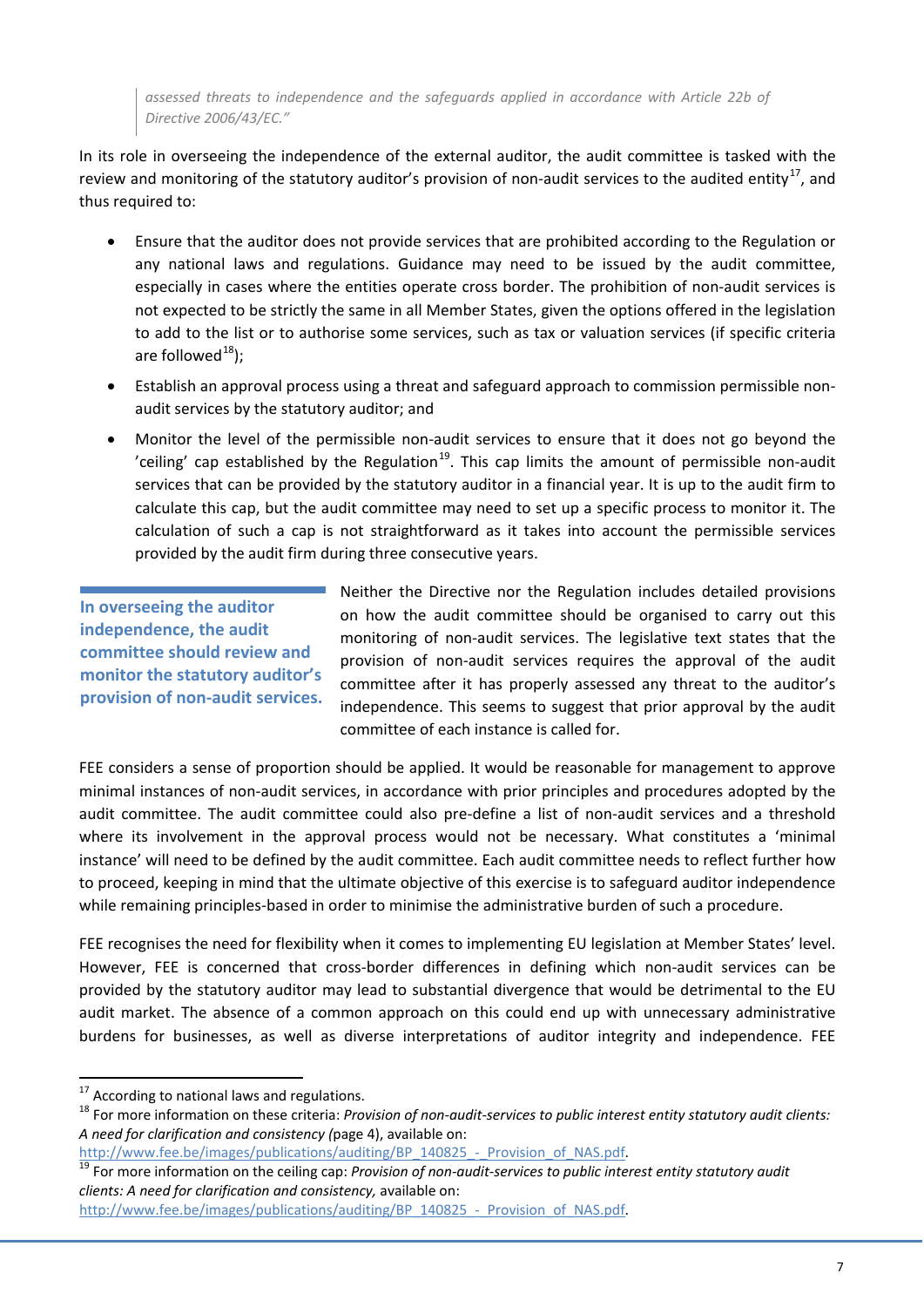suggests addressing this at group level to ensure common best practice. All in all, there is a definite need for further coordination among Member States on this.

## <span id="page-9-0"></span>**Internal communication and other responsibilities of the audit committee**

**Key words: communication, internal quality control, effectiveness**

### **Directive − Article 39.6 (a)**

*"[…] the audit committee shall, inter alia:*

*(a) NEW: inform the administrative or supervisory body of the audited entity of the outcome of the statutory audit and explain how the statutory audit contributed to the integrity of financial reporting and what the role of the audit committee is in this process.*

*(b) Monitor the financial reporting process and NEW: submit recommendations or proposals to ensure its integrity.*

*(c) Monitor the effectiveness of the undertaking's internal quality control and risk management systems […].*

*(d) Monitor the statutory audit of the annual and consolidated financial statements […]."*

Better communication channels between the auditor, the audit committee and the audited entity were one of the key objectives of the European Commission while drafting its proposals. The revised Directive now provides for the audit committee to inform the administrative or supervisory body on the outcome of the audit contributing to the integrity of financial reporting and to explain the audit committee's role in this process.

Although already part of the 2006 SAD, it is worth highlighting some particular responsibilities of the audit committee, especially when it comes to its monitoring activities (points 39.6 (b)<sup>20</sup>, (c) and (d)). On top of monitoring the financial reporting and statutory audit processes, the audit committee is also expected to monitor the effectiveness of the internal control and the risk management systems of the audited entity. This is particularly important as it assigns greater responsibility and accountability to the audit committee than before. Monitoring the effectiveness could lead to organisational efficiencies, better decision making and more timely financial statements.

FEE considers that, according to the Directive, the audit committee should monitor all systems of internal control, including financial, accounting, operational, and compliance controls. The quality assurance process is an important element of internal control. All these control arrangements remain important aspects of risk management.

It is likely that while discharging these audit committee responsibilities, the committee will determine whether it should receive regular reports from the PIE's risk management, compliance, quality assurance, and internal audit functions. These reports will be more valuable if they also include the audited entity's views on effectiveness of these functions. In addition, the committee should allocate sufficient time to discuss with the senior managers of the

**FEE supports provisions reinforcing the audit committee's evaluation of internal controls, internal audit and risk management functions.**

<span id="page-9-1"></span> <sup>20</sup> Please note that the EU legislative text on the monitoring of the financial reporting progress includes now **new provisions** in which the audit committee is expected, on top of supervising, to come up with recommendations in order to ensure its integrity.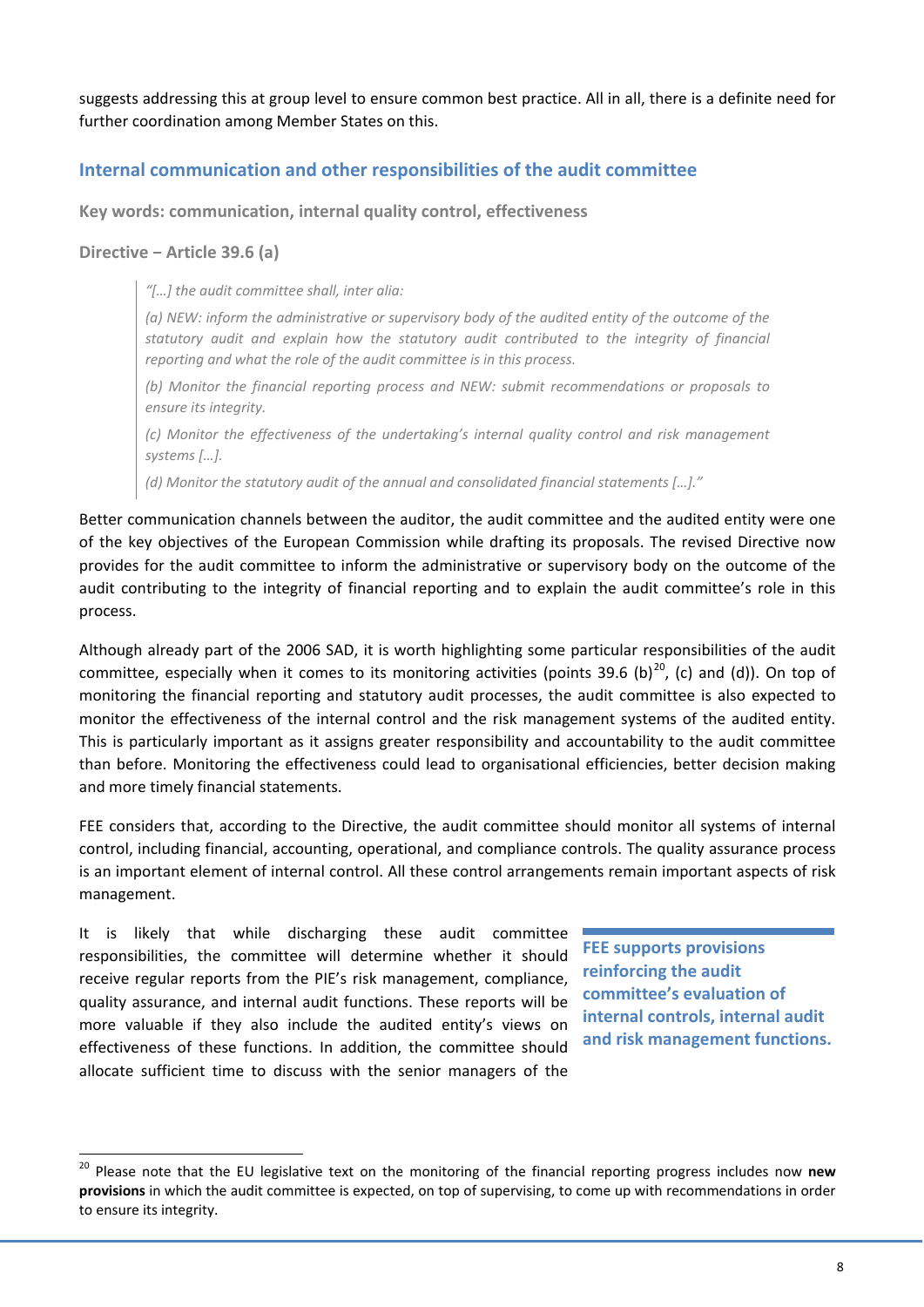entity as well as to ensure that there is satisfactory communication between its members and the chair of the committee in between committee meetings. It should be determined to what extent the committee is committed to the oversight of these responsibilities.

FEE suggests below some key points to be considered by the audit committee while undertaking this monitoring activity $21$ :

- to check whether the risk management systems have identified meaningful risks to the audited entity's objectives
- to propose 'key controls' to improve the effectiveness of internal controls
- to collect information that indicates in a persuasive manner whether the controls are operating effectively or not

Other issues to be taken on board by the audit committee could include:

- to assess the objectivity of the evaluators of internal control and risk management
- to assess the appropriateness of the time scale and the means by which the entity considers the adequacy of information to support conclusions that internal control is, or is not effective
- to determine the sufficiency and suitability of information used in monitoring
- to propose ways in which the organisation can make monitoring more efficient without reducing its  $eff$ effectiveness<sup>[22](#page-10-3)</sup>

FEE supports provisions reinforcing the audit committee's evaluation of internal controls, internal audit and risk management functions<sup>[23](#page-10-4)</sup>. They reinforce the role of the audit committee, especially by making the link between the statutory audit and the internal controls, internal audit and risk management functions. FEE also believes that if controls are not working properly, the audit committee should − in consultation with the external auditor − provide recommendations for remediation.

# <span id="page-10-0"></span>What good audit committees should look like?

# <span id="page-10-1"></span>**Background, composition and expertise of audit committee members**

**Key words: sector competence, non-executive members**

**Directive − Article 39.1**

*"[The audit committee] shall be composed of non-executive members of the administrative body or members of the supervisory body of the audited entity or members appointed by the general meeting of shareholders of the audited entity […]*

The committee members as a whole shall have competence relevant to the sector in which the *audited entity is operating."*

<span id="page-10-2"></span> <sup>21</sup> *Guidance on Monitoring Internal Control Systems*, Committee on Sponsoring Organizations of the Treadway Commission.<br><sup>22</sup> Ibid.<br><sup>23</sup> For more information: *The functioning of Audit Committees*, available on:

<span id="page-10-3"></span>

<span id="page-10-4"></span>[http://www.fee.be/images/Discussion\\_Paper\\_on\\_Audit\\_Committees\\_120615.pdf.](http://www.fee.be/images/Discussion_Paper_on_Audit_Committees_120615.pdf)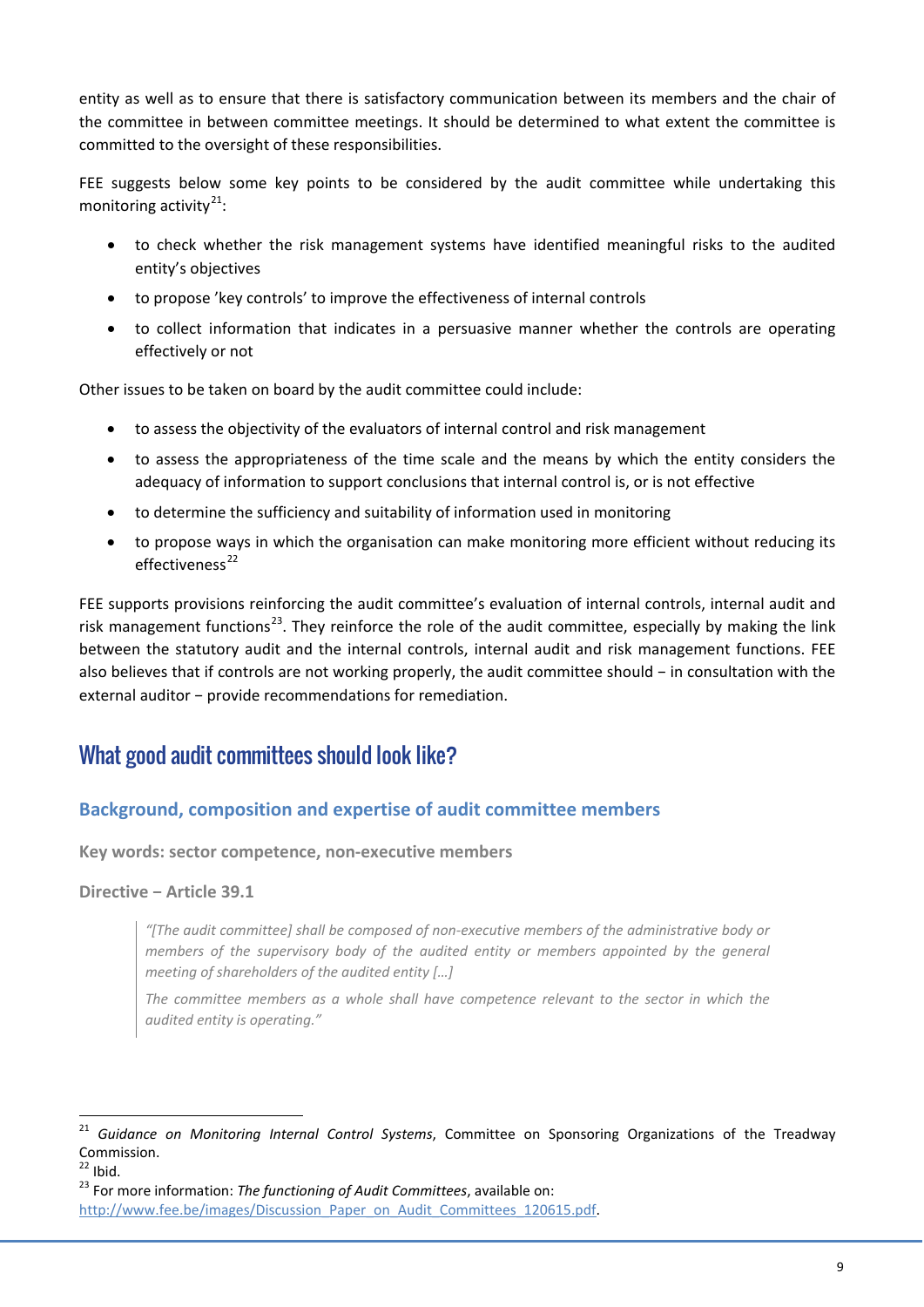**Directive − Article 39.1 (points carried over from the 2006 SAD)**

*"At least one member of the audit committee shall have competence in accounting and/or auditing."*

FEE considers as a positive development the requirement for the audit committee to have collectively a competence on audit committee matters which is relevant to the PIE and the sector. This will facilitate the audit committee's consciousness of the sector's characteristics and complexities. Although there is no clarification in the Directive on what "competence" may involve, FEE considers that it is important for the shareholders of the audited entity to assess whether the audit committee members collectively will be able to grasp the sectors' complexities. Competence criteria may vary per sector; a one-size–fits-all approach is not recommended.

The legislative text also does not specify what "competence in accounting and/or auditing" entails. FEE considers that PIEs should not necessarily rely on just one audit committee member to have all the competence required: that is the minimum. In certain financial PIEs it is unlikely that the requisite expertise can be vested in one individual – an insurance PIE is likely to need an actuary as well as a financial reporting expert on their audit committee. Every audit committee should collectively possess the needed skill sets, and those members being relied upon in this regard should conscientiously exercise those skills and have the necessary time to do so.

**What good audit committees should look like? Communicative chair, composed by non-executives independent in character and judgement, include members with competences in the sector and at least one in accounting and/or auditing.**

In contrast to the 2006 SAD<sup>24</sup>, the 2014 Directive states that the audit committee "shall be composed of nonexecutive members" appointed by the board and/or members appointed by the shareholders. FEE considers it to be crucial that audit committee members are always non-executive directors. This requirement will safeguard committee members' integrity and their actual and perceived independence from the company's management $^{25}$  $^{25}$  $^{25}$ .

## <span id="page-11-0"></span>**Independence of audit committee members**

**Key words: independence, principle-based approach**

**Directive − Article 39.1**

*"A majority of the members of the audit committee shall be independent of the audited entity."*

#### **Directive − Article 22a**

*"[…] a statutory auditor […] [will not become a member of the audit committee of the audited entity] before a period of at least one year […] has elapsed since he or she ceased to act as a statutory auditor […]."*

According to the 2014 Directive, more than 50% of the audit committee's members should be independent, which is an improvement compared to the 2006 SAD that required one independent committee member as a minimum.

<span id="page-11-1"></span><sup>&</sup>lt;sup>24</sup> The 2006 SAD provided flexibility for Member States to decide on whether the audit committee be composed of nonexecutive members or not.

<span id="page-11-2"></span><sup>25</sup> Based on the 2012 FEE paper *The functioning of Audit Committees,* available on: [http://www.fee.be/images/Discussion\\_Paper\\_on\\_Audit\\_Committees\\_120615.pdf.](http://www.fee.be/images/Discussion_Paper_on_Audit_Committees_120615.pdf)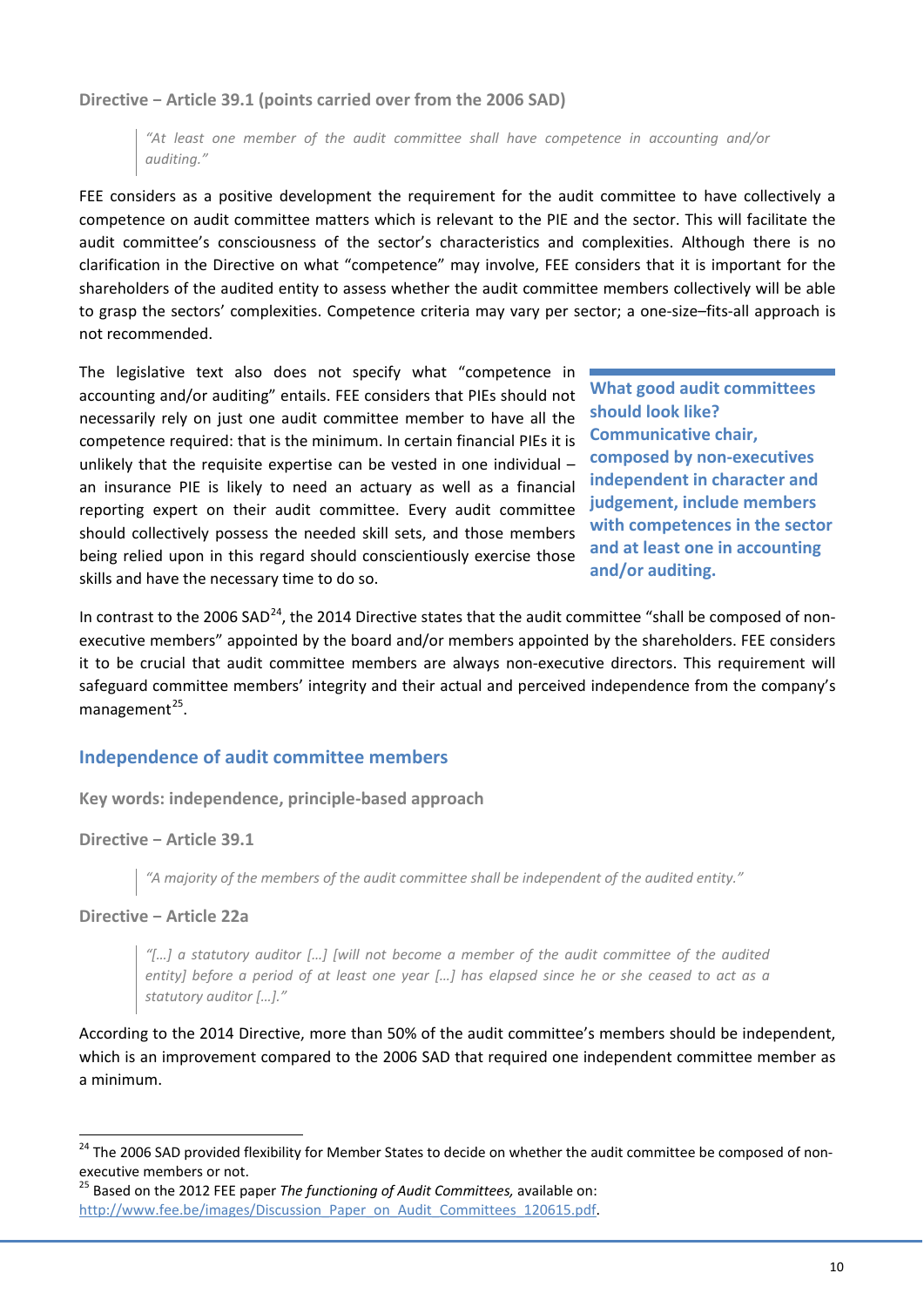It is not an easy task to define independence in this context, an attribute that is referred to in several articles. The Directive in article 22(a) prohibits an active auditor from becoming an audit committee member before one year has passed ('cooling-off' period) since he/she ceased to act as a statutory auditor or key audit partner in connection with the audit engagement (two years in case of statutory audits of PIEs). Apart from that, neither the Directive nor the Regulation gives further clarification on what independence of audit committee members means. FEE considers that the assessment of the independence of audit committee members should remain principles-based. The following criteria are amongst those that the board might find useful in weighing up whether an individual should be regarded as an independent non-executive director:

- is independent in character and judgement
- has no business or other relationships with the company's management<sup>[26](#page-12-1)</sup>
- has no material business relationship with the company<sup>[27](#page-12-2)</sup> directly, or as a partner, shareholder, director or employee of a body that has such a relationship with the company
- has, where applicable, completed an appropriate 'cooling-off' period<sup>[28](#page-12-3)</sup> in the case of an individual who used to serve as a member of the management board, as employee of the company, as external auditor, etc.
- is not involved in any other conflicting directorship or has other significant link(s) with other directors through involvement in other companies or bodies
- is not closely related (direct offspring, spouses, life partners, parents, uncles, aunts, sisters, nieces, nephews) to members of the management board or to management level staff of the company
- does not receive any other remuneration from the company apart from a director's fee, and does not participate in the company's share option or other performance related pay schemes, and is not a member of the company's pension scheme

At EU level, the European Commission issued in 2005 a Recommendation on the role of non-executive directors (2005/162/EC)<sup>[29](#page-12-4)</sup>.

# <span id="page-12-0"></span>**The specific role of the audit committee chair**

**Key words: chairmanship, independence**

**Directive − Article 39.1**

*"The chairman of the audit committee shall be appointed by its members or by the supervisory body of the audited entity, and shall be independent of the audited entity.*

*Member States may require the chairman of the audit committee to be elected annually by the general meeting of shareholders of the audited entity."*

Considering the role of the chairman of the audit committee, the Directive provides for two requirements relevant to his/her election. These provisions aim to protect the chair's integrity and independence. It is interesting to note that the Directive offers the option for shareholders to elect the chair.

The role of the audit committee chair is pivotal, as he/she needs to be a strong leader to promote the audit committee's effectiveness. As part of best practice, FEE suggests below some key responsibilities that can be

<span id="page-12-2"></span>

<span id="page-12-1"></span><sup>&</sup>lt;sup>26</sup> Subsidiaries and group companies should be taken into account when applicable.<br><sup>27</sup> Ibid.<br><sup>28</sup> The EU legislative text includes one year but some Member States require longer periods namely 3-5 years.<br><sup>29</sup> Available

<span id="page-12-4"></span><span id="page-12-3"></span>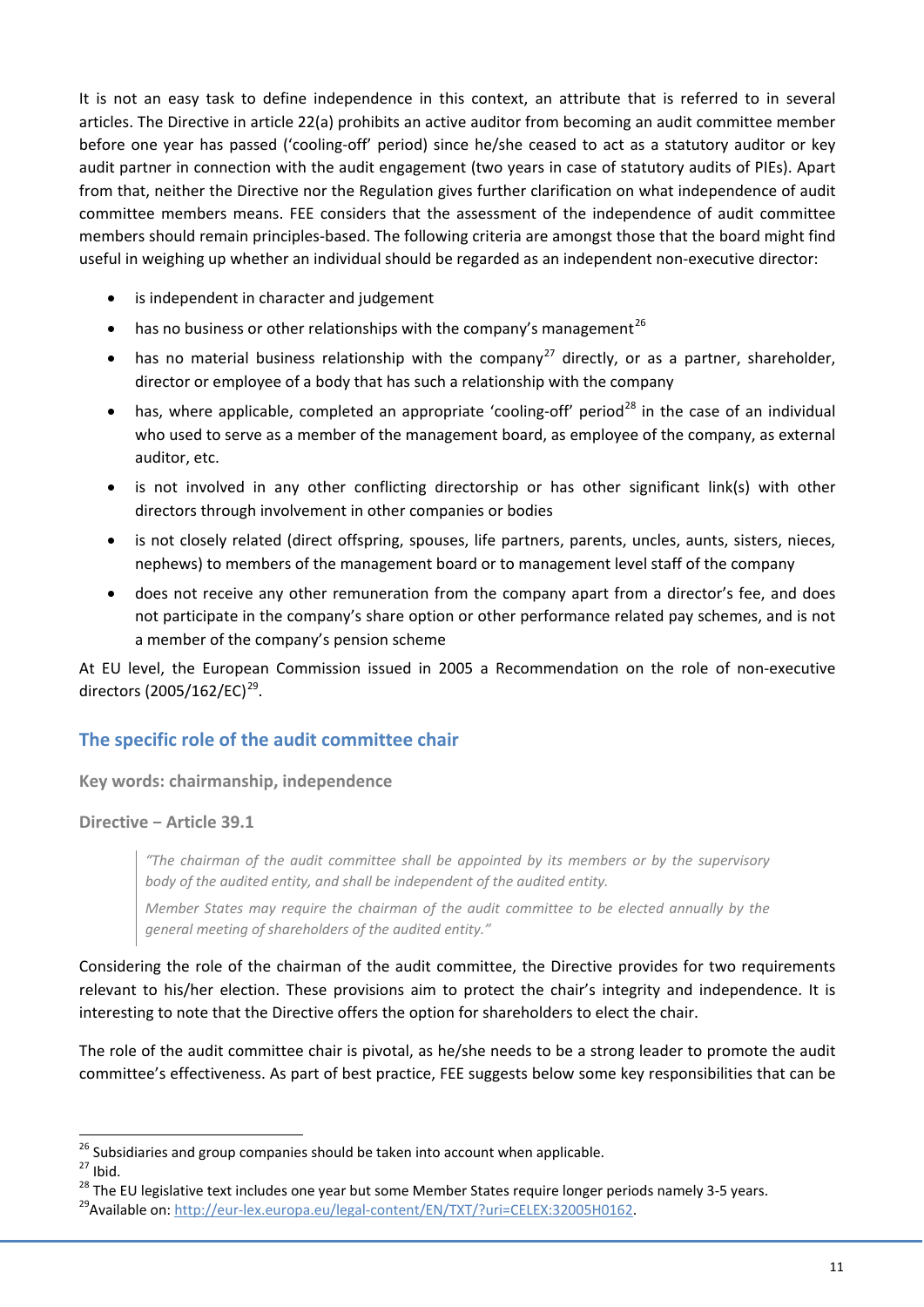taken up by the chair. This will help to strengthen the role and effectiveness of the audit committee as a whole.

These responsibilities can be divided in two areas:

- Internal communication within the audit committee
	- o The chair should ensure that the committee fulfils its mandate and should facilitate the committee's efficiency and coordination;
	- o He/she is expected to ensure there is a proper flow of information to enable the audit committee to exercise its responsibilities. He/she should act as a leader within the committee urging members to ask critical questions of management and auditors. These critical questions are essential to the committee's oversight of the financial reporting and external audit processes<sup>[30](#page-13-1)</sup>, but also of other aspects including risk management and internal control;
	- o The chair can also contribute to making sure that the committee's members have the necessary skills and competencies required; and
	- $\circ$  The chair should ensure that a free and open discussion takes place during meetings of the audit committee.
- External communication by the audit committee
	- o The chair should act as an effective link between the audit committee and the board of the company;
	- o The chair is expected to develop constructive dialogue with the Board, the CEO, the CFO, the external auditor, as well as the internal auditor $^{31}$  $^{31}$  $^{31}$ ;
	- o He/she should ensure that the audit committee receives appropriate, sufficient, and reliable information and is informed about the company's current risks;
	- o The chair should attend shareholders' meetings to give visibility to the audit committee's role and to ensure that the committee is properly aware of shareholder concerns;
	- o As appropriate, the chair should invite to audit committee meetings the board chair, the CEO, other executives, the external auditor, and outside parties.

# <span id="page-13-0"></span>Assessment of the audit committee

**Key words: assessment, audit committee performance, sanctions**

#### **Regulation − Article 27**

*"The competent authorities designated under Article 20 (1) and the European Competition Network (ECN), as appropriate, shall regularly monitor the developments in the market for providing statutory audit services to public-interest entities and shall in particular assess the following:* 

*[…] (c) The performance of audit committees; […].*

*By 17 June 2016, and at least every three years thereafter, each competent authority and the ECN, shall draw up a report on developments in the market for providing statutory audit services to public-interest entities and submit it to the CEAOB, ESMA, EBA, EIOPA and the Commission."*

<span id="page-13-1"></span><sup>&</sup>lt;sup>30</sup> For more information: *Global observations on the role of the Audit Committee, available on*:

<span id="page-13-2"></span>[http://www.fee.be/images/FEE\\_ICAA\\_CAQ\\_Global\\_Observations\\_on\\_the\\_Role\\_of\\_the\\_Audit\\_Committee\\_130507.pdf.](http://www.fee.be/images/FEE_ICAA_CAQ_Global_Observations_on_the_Role_of_the_Audit_Committee_130507.pdf) 31 Ibid.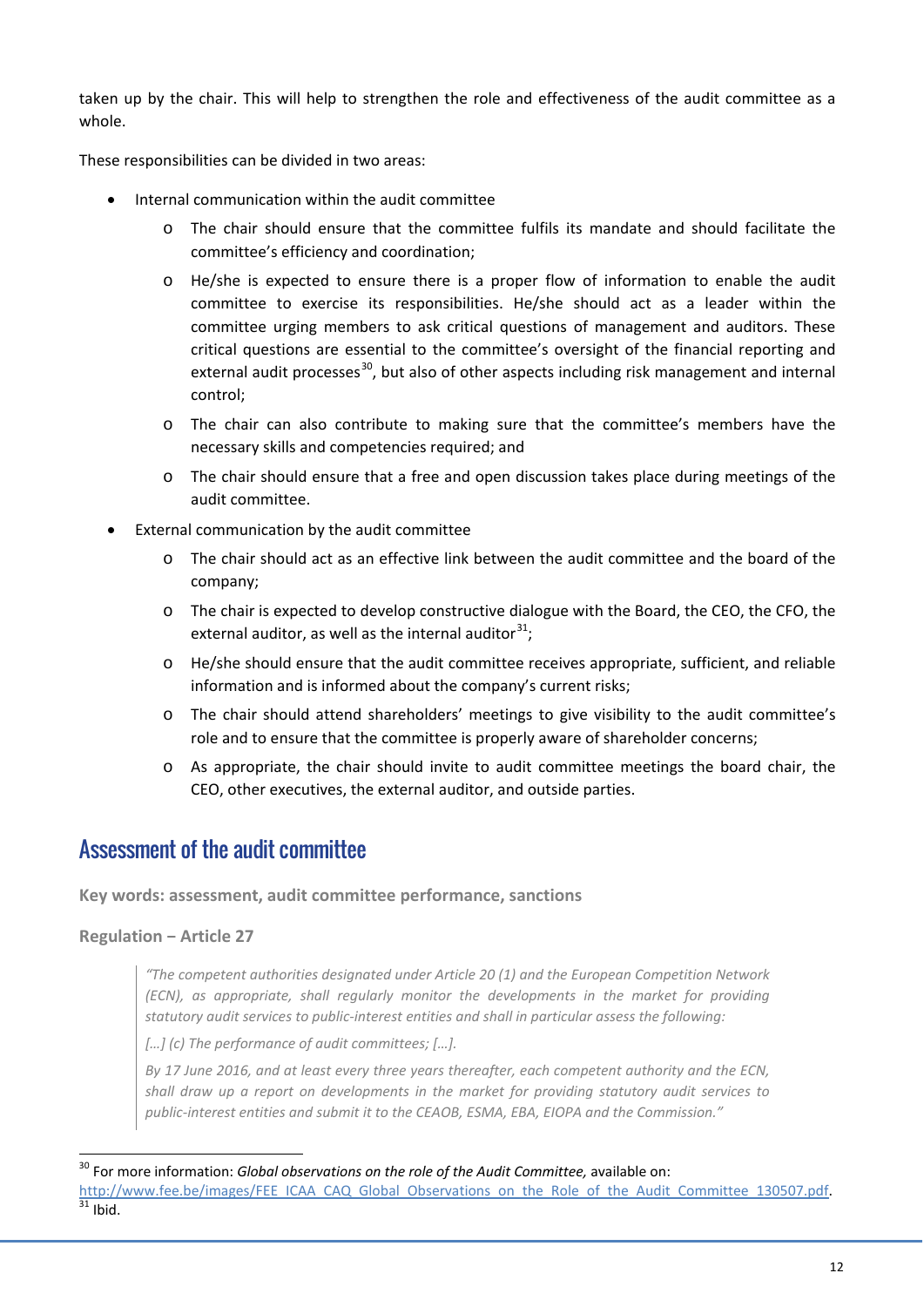#### **Directive − Article 30**

*"(a) 1.Member States shall provide for competent authorities to have the power to take and/or impose at least the following administrative measures and sanctions for breaches of the provisions of this Directive and, where applicable, of Regulation (EU) No 537/2014."*

Article 30 of the Directive allows for competent authorities to impose sanctions in case of breaches.

**Article 27 of the Regulation requires that competent national authorities and the European Commission Network (ECN) assess the performance of the audit committee.**

This is the first time that such a requirement is suggested at EU level. Further guidance and clarifications need to be provided on how the European Competition Network (ECN) and/or national authorities will monitor the audit committee's performance or impose sanctions. The text does not provide further information on how these assessments should be carried out, nor on the means of interaction between the ECN and the audit committee. Some Member States $32$  have their own practices in place for the audit committee assessment.

Given the increasingly important role of the audit committee, an interesting matter to consider is whether the committee should rely on its own self-assessment and/or use feedback from external stakeholders (such as the auditor, the board, and the shareholders). The committee's chair can play a significant role in this process and lead the discussion. A recent development is that boards hire externals to perform independent assessments.

# <span id="page-14-0"></span>Improving communication

In addition to the specific provisions related to communication raised above, it is crucial to underline the importance of all communications from and to the audit committee.

#### <span id="page-14-1"></span>**With management and the internal audit function**

Management and the internal audit function should ensure that information provided to the audit committee is timely, concise, and of a level of quality that leads to a free and open discussion on all relevant topics. In addition, the audit committee itself should ensure sufficient transparency in the process<sup>33</sup>.

#### <span id="page-14-2"></span>**With the auditor**

**FEE believes that enhanced communication between the auditor and the audit committee is beneficial to both parties.**

FEE believes that enhanced communication between the auditor and the audit committee is beneficial to both parties especially when it comes to the discharge of their respective duties. Information collected by the auditor during the audit can be directly relevant to those charged with governance responsibilities and can be communicated via the required additional report to the audit committee. This additional

<span id="page-14-4"></span>[Governance-Code-2,](https://www.frc.org.uk/Our-Work/Publications/Corporate-Governance/UK-Corporate-Governance-Code-2) vide B6 Evaluation).<br><sup>33</sup> Based on the 2012 FEE paper *The functioning of Audit Committees,* available on: [http://www.fee.be/images/Discussion\\_Paper\\_on\\_Audit\\_Committees\\_120615.pdf.](http://www.fee.be/images/Discussion_Paper_on_Audit_Committees_120615.pdf)

<span id="page-14-3"></span><sup>&</sup>lt;sup>32</sup> For instance in the UK, the National Audit Office has established a handbook providing a check list to be used by the audit committee when assessing its performance, *Self-assessment check list*, available on:

<http://www.nao.org.uk/report/audit-committee-self-assessment-checklist-2-2/> .The UK Corporate Governance Code requires boards to assess their performance at least annually with external facilitation of this at least once every three years. This assessment includes an assessment of board committees and of individual members of the board and of the board's committees [\(https://www.frc.org.uk/Our-Work/Publications/Corporate-Governance/UK-Corporate-](https://www.frc.org.uk/Our-Work/Publications/Corporate-Governance/UK-Corporate-Governance-Code-2)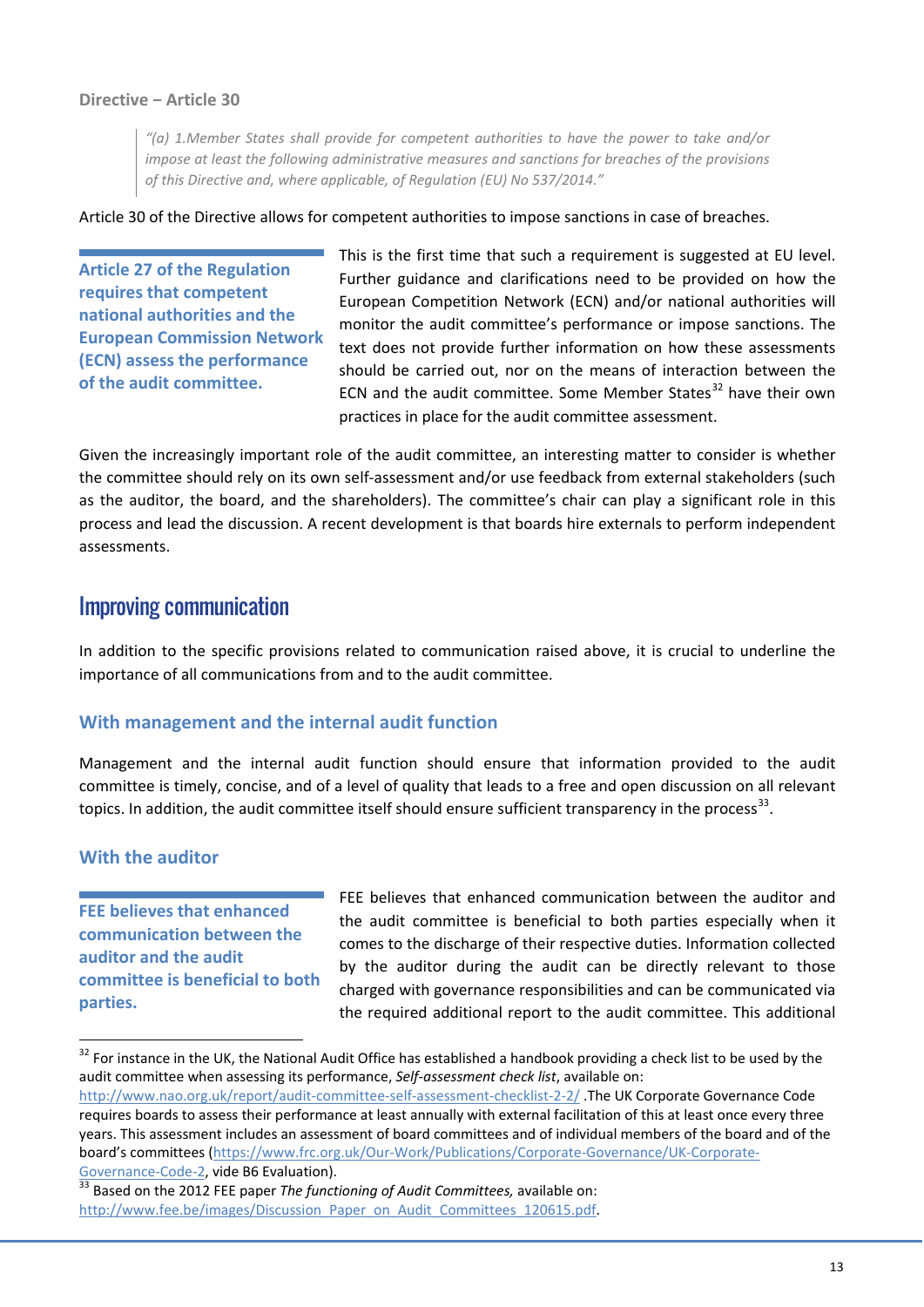requirement was a prerequisite of the 2006 SAD. The Regulation reinforces and expands the content of this report<sup>[34](#page-15-2)</sup>. It is a tool for the auditor to communicate key matters arising from the statutory audit and in particular on material weaknesses in internal controls with regard to the financial reporting process.

Alongside other practices and discussions between the auditor and the audit committee, this additional report to the audit committee can contribute to strengthening communication between the two parties. Several EU Member States have put in place specific communication policies between the auditor and the audit committee or those charged with governance. Putting aside the formalities that may be involved in the process (e.g. long and formal reports), information sharing between the external auditor and those charged with governance can contribute to the effectiveness of both parties (e.g. by means of presentations to the audit committee). FEE emphasises the following key requirements to enhance communication between the auditor and the audit committee:

- The auditor should be invited regularly to attend meetings of the audit committee;
- The chair of the audit committee and, where relevant, other members of the audit committee, should liaise with the auditor periodically;
- The audit committee should meet the auditor without management present at least annually<sup>[35](#page-15-3)</sup>.

# <span id="page-15-0"></span>Summary of FEE recommendations

The latest EU audit reform has expanded the audit committee's role substantially. The new role for the audit committee is instrumental in strengthening confidence in auditors and in financial information overall. While still being a subcommittee of the board, the audit committee is more accountable with provisions reinforcing its role in the evaluation of internal controls, internal audit and risk management functions. It is important to work towards consistent functioning of audit committee practices across Europe. The legislative text allows for divergent approaches to Member States' implementation. Although it is necessary to provide Member States with flexibility and allow them to come up with tailor-made solutions, businesses should not encounter additional administrative burdens because of different national legal frameworks. A high level of coordination amongst all stakeholders will facilitate achieving the desired outcomes for auditing across Europe.

# <span id="page-15-1"></span>**Role and responsibilities of the audit committee**

## **Responsible for auditor selection**

FEE agrees that the audit committee is best placed to be responsible for the auditor selection process. The audit committee should ensure that the selection criteria are fit for purpose (see appendix).

FEE recommends that the procedure for selecting the auditor remain principles-based. This will accommodate flexibility for businesses and avoid possible divergences in interpretation of the Regulation at cross border level. FEE welcomes the Regulation's requirements for further transparency and reporting on the selection procedure towards and from the audit committee. Increased transparency in the auditor selection is a means to safeguard quality in the process.

<span id="page-15-2"></span> <sup>34</sup> For more information: *Recent developments in auditor communication*, available on:

<span id="page-15-3"></span>http://www.fee.be/images/BP\_Auditor\_Communication\_1502.pdf.<br><sup>35</sup> International Standard on Auditing (ISA) 260, available on: [http://www.ifac.org/system/files/downloads/a014-2010](http://www.ifac.org/system/files/downloads/a014-2010-iaasb-handbook-isa-260.pdf) [iaasb-handbook-isa-260.pdf.](http://www.ifac.org/system/files/downloads/a014-2010-iaasb-handbook-isa-260.pdf)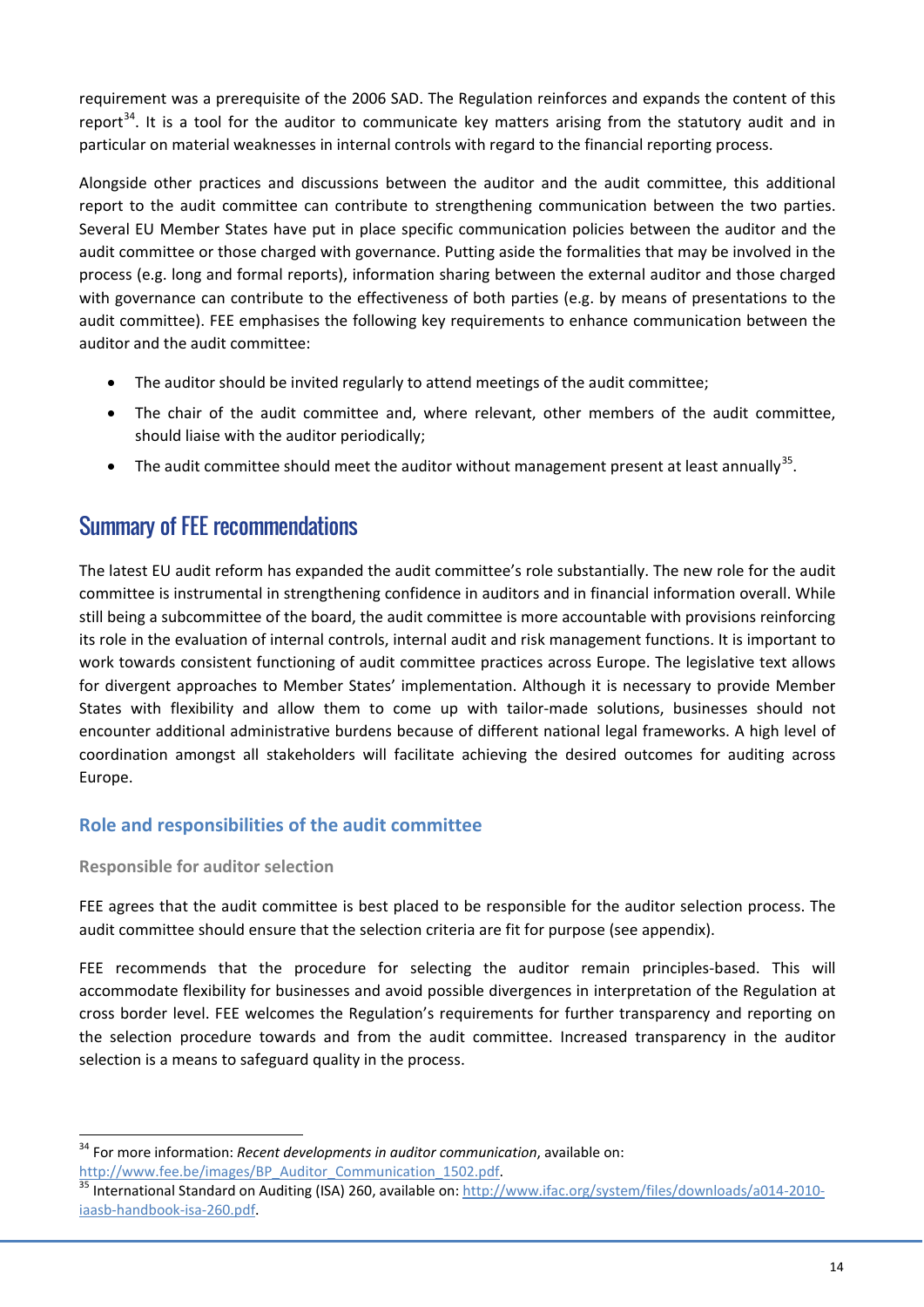#### **Central role in overseeing auditor independence**

Under the previous 2006 legislation, the audit committee was involved in safeguarding auditor independence. The revised text provides further requirements, giving additional insight on how to detect conflicts of interest and to evaluate possible threats to independence.

#### **Approval of the non-audit services**

Stringent provisions are now part of the legislation which limits the non-audit services provided by the statutory auditor. The audit committee is tasked with approving the services to be provided in light of this legislation. The legislation states that the provision of non-audit services requires the approval of the audit committee after it has properly assessed any threat to the auditor's independence. This seems to suggest that prior approval by the audit committee of each instance is called for. FEE considers a sense of proportion should be applied. It would be reasonable for management to approve minimal instances of non-audit services, in accordance with prior principles and procedures adopted by the audit committee.

## <span id="page-16-0"></span>**Background and expertise of audit committee members**

#### **Collective Competence**

FEE considers as a positive development the requirement for the audit committee to have collectively a competence relevant to the entity and its sector.

#### **Competence in accounting and/or auditing**

The Directive requires at least one member with competence in this domain. FEE believes that entities should not necessarily rely on just one audit committee member to have this competence: that is the minimum. In certain financial entities, it is unlikely that all the requisite expertise can be vested in one individual – an insurance company is likely to need an actuary, as well as a financial reporting expert on the audit committee. Every audit committee should collectively possess the needed skill sets, and those members being relied upon in this regard should conscientiously exercise those skills and have the necessary time to do so.

#### **Independence in character and judgement**

FEE suggests ensuring that audit committee members are always non-executive directors independent in character and judgement and free of any relationships or circumstances which might impede, or be perceived to impede, the exercise of independent judgement.

#### <span id="page-16-1"></span>**Overall objective: improving communication from and to the audit committee**

#### **With management and the internal audit function**

The management and the internal audit function should ensure that information provided to the audit committee is timely, concise, and of a level of quality that leads to a free and open discussion of all relevant topics. In addition, the audit committee itself should ensure sufficient transparency in the process.

#### **With the auditor**

FEE believes that enhanced communication between the auditor, the audited entity and the audit committee is beneficial to all parties. Information collected by the statutory auditor during the audit work can be directly relevant to those charged with governance responsibilities and vice versa.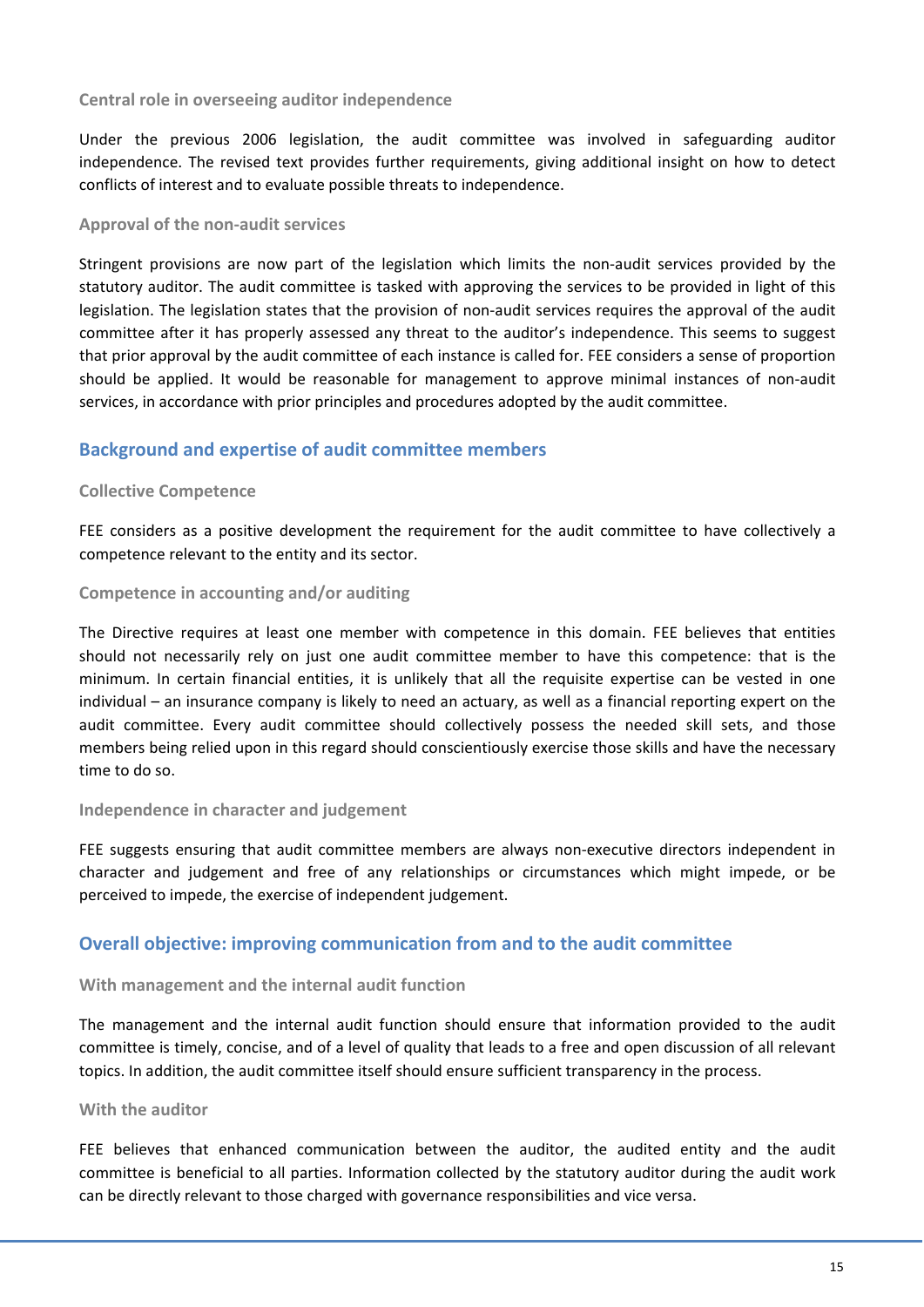FEE emphasises the following key requirements to enhance communication between the auditor and the audit committee:

- The auditor should be invited regularly to attend meetings of the audit committee;
- The chair of the audit committee and, where relevant, other members of the audit committee, should liaise with the auditor periodically;
- The audit committee should meet the auditor without management present at least annually.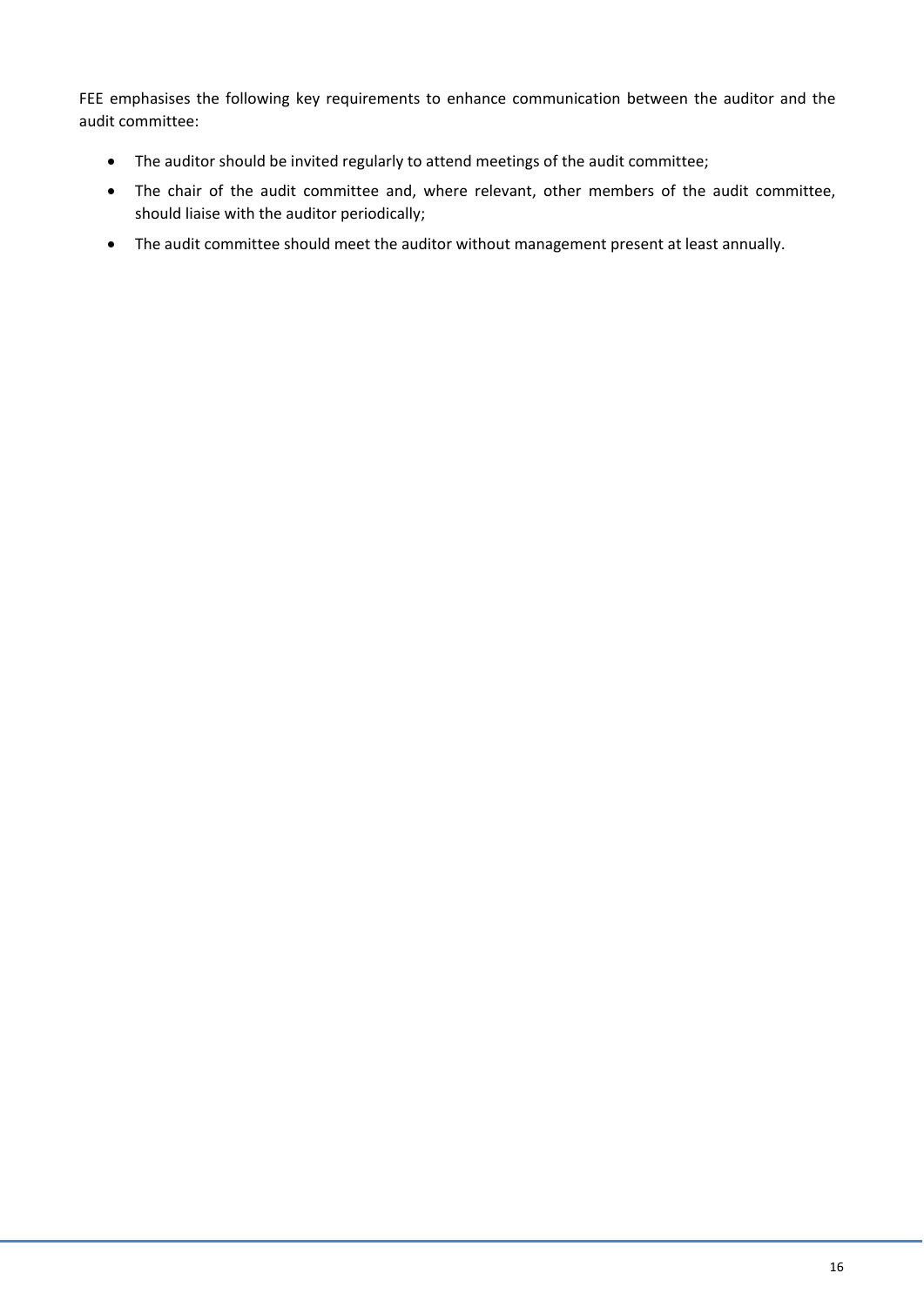# <span id="page-18-0"></span>Appendix: list of criteria to select the auditor $36$

The criteria to select the auditor should be transparent. An equal and fair chance of selection will therefore be ensured for all participating auditors/audit firms, and in particular where the incumbent auditor is invited as well. In addition, a transparent process will help outside parties such as shareholders, investors and regulators assess the process.

Depending on the needs and objectives in the previous steps of the selection process, the selection criteria may include the following (in random sequence):

- 1. approach to business and operations in general and in relation to specific engagements, audit approach and communication strategy
- 2. approach to business and operations in general
- 3. business model and governance of the audit firm
- 4. internal processes to ensure independence and other relevant rules are correctly applied
- 5. audit approach
- 6. description of the methodology to be used by the auditor
- 7. areas that will receive primary emphasis and the audit approach in such areas
- 8. comprehensive work plan to ensure an adequate coverage
- 9. business understanding
- 10. industry-specific experience, if applicable
- 11. use of IT tools
- 12. use of associated or affiliated member firm personnel and third-party experts, if necessary
- 13. communication strategy
- 14. additional internal status report, in which the auditors can for instance outline weaknesses in internal controls
- 15. means put in place to ensure the timeliness of the information
- 16. policy regarding the availability of partners and managers for miscellaneous (telephone) inquiries and short meetings throughout the year
- 17. reputation: a good and ethical reputation has to be demonstrated by the auditors/audit firms in the selection process. The evaluation of such a criterion is not straightforward, but it is of the highest importance. Requesting references may help in this evaluation
- 18. evidence of audit quality
- 19. system of internal quality assurance: the auditor selection panel needs to understand the basic elements of the auditor's system of internal quality assurance based on the auditor/audit firm presentation and available documentation
- 20. the auditor's/audit firm's individual inspection reports where available are a part of the evidence to be taken into account when considering audit quality
- 21. assessment of the individual auditor/audit engagement partner
- 22. the auditor selection panel should be able to meet the individual auditor/audit engagement partner(s) put forward to be in charge of its entity's audit engagement

<span id="page-18-1"></span> <sup>36</sup> Extract from the FEE paper *Auditor selection: towards best practices*, available on: [http://www.fee.be/images/Auditor\\_selection\\_Towards\\_best\\_practices\\_1310.pdf.](http://www.fee.be/images/Auditor_selection_Towards_best_practices_1310.pdf)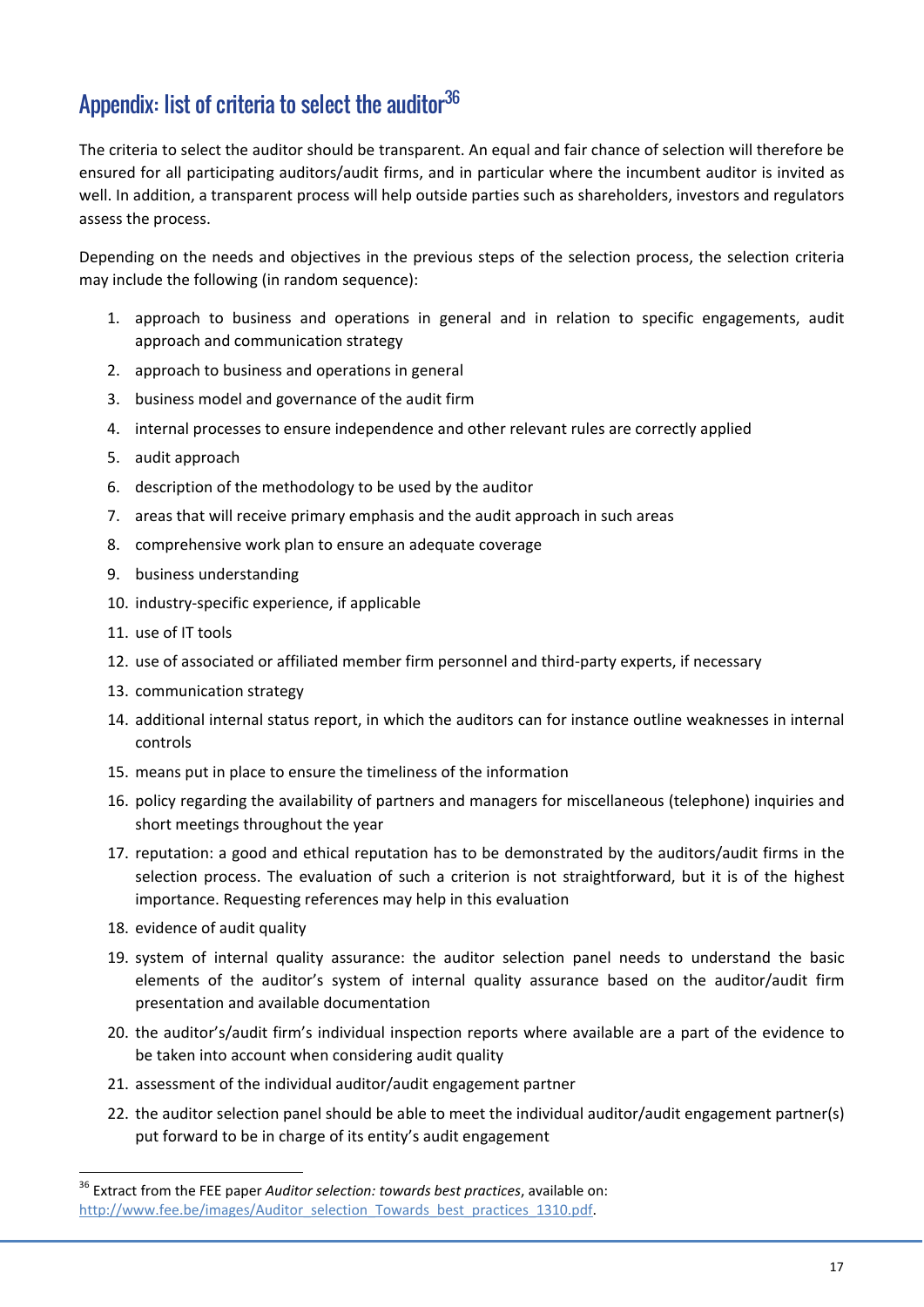- 23. the panel will be able to assess whether they meet the professional expectations about the firm as anticipated in the tender documents
- 24. people management:
	- qualification
		- audit qualifications of the team members
		- involvement of experts on specific subject matters, such as 'tone at the top' and culture and behaviour, etc. Such involvement will enhance audit quality depending on sector specificities
	- training
		- continuing professional development (CPD)
	- experience
		- engagement partner's expertise and knowledge
		- appropriate level of seniority of team members and effective contribution at the relevant level
		- informed audit team with international outreach, when necessary, for the good conduct of the audit
		- relevant industry experience and expertise of the audit firm and/or the audit team
	- availability
		- availability of the engagement partner
		- staff continuity, i.e. staff turnover records from previous years
- 25. geographical coverage: not all engagements will require wide geographical coverage, but it would be important for audits of multinational entities
- 26. auditor's/audit firm's insurance coverage should be assessed as compliant with what is required by local legislation or justified by the needs of the business, the sector and the circumstances
- 27. pricing (i.e. audit fees)

The audit contract should be awarded on the basis of the most economically advantageous offer, not the lowest price. By taking this strategic approach, companies can ensure that they do not compromise the quality of the audit. To identify the most economically advantageous offer, the auditor selection panel should assess the audit fees against:

- the availability of the key members of the team and the resources of the auditor/audit firm as a whole
- the personnel resources, their expertise and qualifications
- the allocation of personnel, i.e. hours to be spent allocated to each type and level of qualified resource
- the risk approach and the audit methodology these can indeed have a significant effect on pricing on both sides (e.g. gain in efficiency, use of experts, site visits, etc.)

Reasonable fees should be determined to ensure that the audit is carried out in an efficient and effective manner and that the audit team is well equipped to perform the audit to high standards.

28. Relationship management and interpersonal skills: this criterion is principle-based, but there may be key attributes that help the auditor selection panel evaluate the relationship management, the objective being to differentiate auditors/audit firms during the selection process. Different dynamics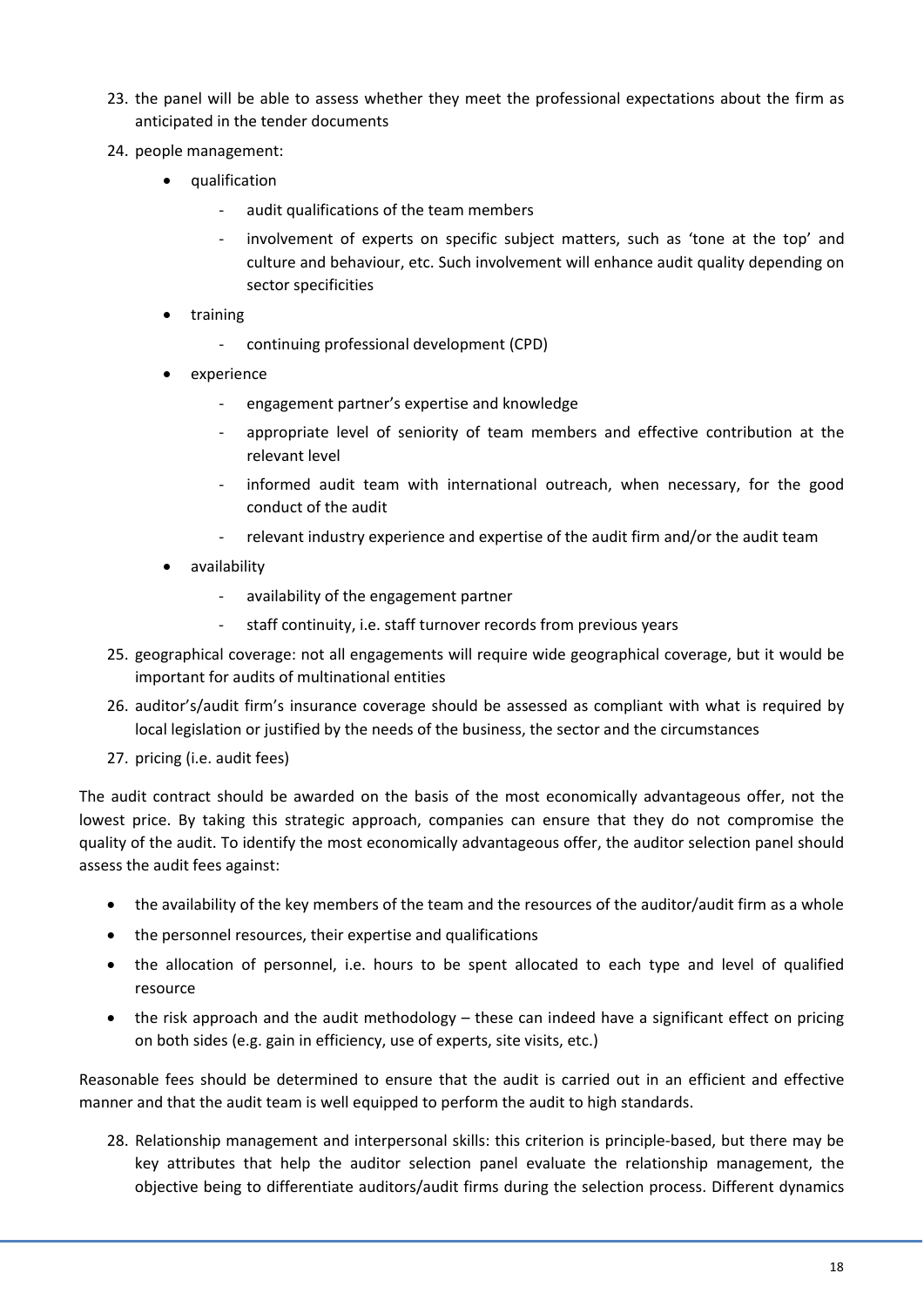have to be taken into account depending on whether the auditor/audit firm applying seems to have compatible personal skills and background with the entity as a whole;

29. The auditor/audit firm applying is able to demonstrate capacity in building objective, independent and transparent working relationships with the management team and task forces, as well as with those charged with governance;

These attributes will be instrumental in achieving an audit of utmost quality. One may refer to the meaningful concept of 'professional working relationship'. A good relationship and positive attitude are not indicative of a lack of independence or conflict of interest on the part of the auditor: the right balance has to be struck between professional scepticism and cooperation.

#### 30. capacity for innovation

- The auditor should be able to demonstrate his/her ability to improve the audit processes, for instance through the use of technology;
- These tools can help the auditor to be efficient and effective in his/her audit work. This efficiency can serve the company, helping achieve a more in-depth or better analysis, despite the fact that one may have some concerns that it tools could encourage a 'tick-box' approach.

**DISCLAIMER: FEE disclaims any responsibility resulting from the use of, or reliance on, the information contained in this document.**